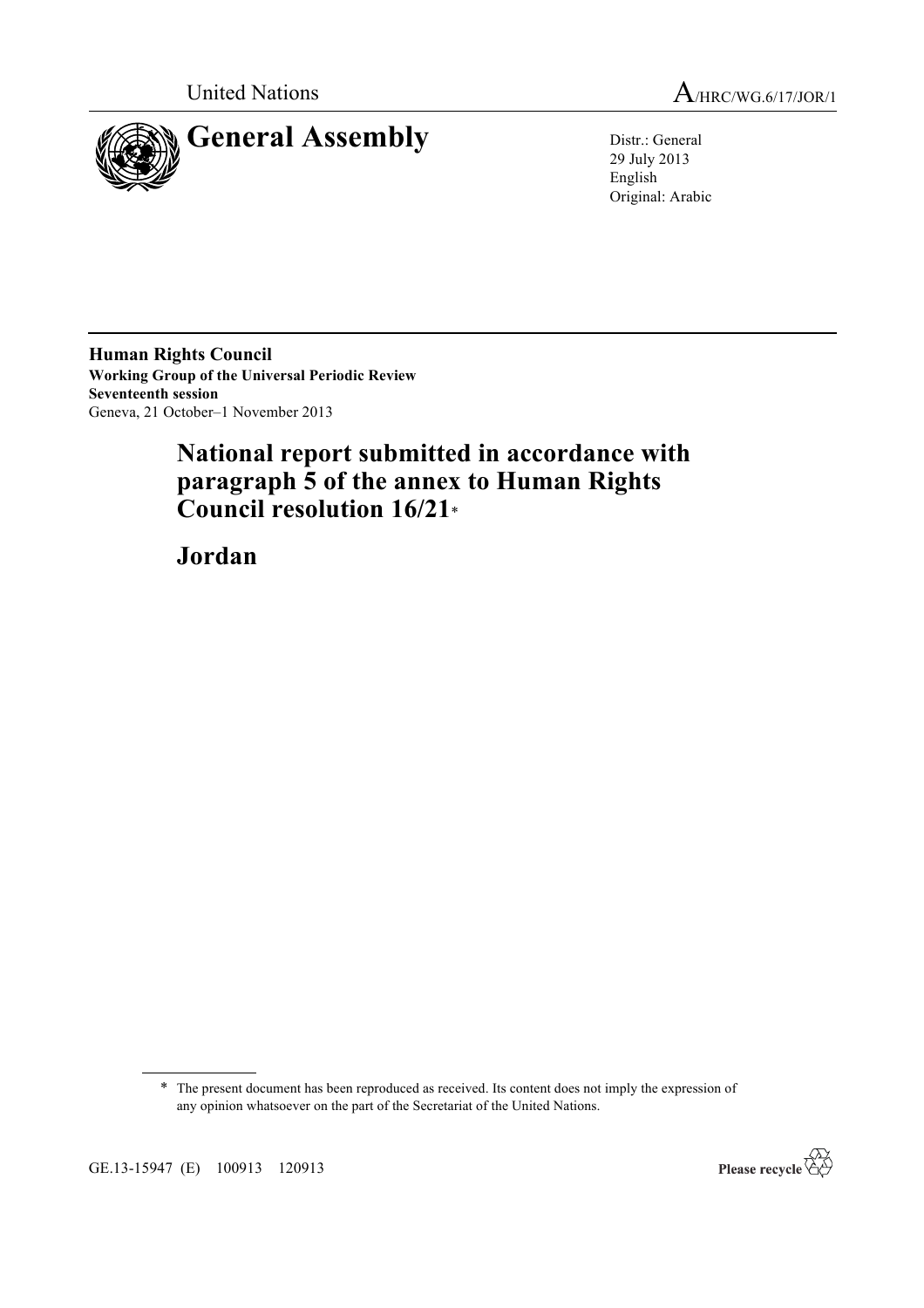# Contents

|      |                 |                                                                                                                                 | Paragraphs | Page           |
|------|-----------------|---------------------------------------------------------------------------------------------------------------------------------|------------|----------------|
| Ι.   |                 |                                                                                                                                 | $1 - 4$    | 4              |
| П.   |                 |                                                                                                                                 | $5 - 8$    | 4              |
|      | А.              |                                                                                                                                 | $5 - 7$    | $\overline{4}$ |
|      | В.              |                                                                                                                                 | 8          | $\overline{4}$ |
| III. |                 | Normative and institutional developments relating to the promotion and                                                          | $9 - 12$   | 5              |
|      | А.              |                                                                                                                                 | $9 - 11$   | 5              |
|      |                 | 1.                                                                                                                              | 9          | 5              |
|      |                 | 2.                                                                                                                              | 10         | 5              |
|      |                 | 3.                                                                                                                              |            | 6              |
|      |                 | 4.                                                                                                                              | 11         | 6              |
|      | В.              |                                                                                                                                 | 12         | 7              |
| IV.  |                 |                                                                                                                                 | $13 - 97$  | $\tau$         |
|      | A.              | Rights and empowerment of women (recommendations $1, 15, 16, 21-23$ ,                                                           | $13 - 32$  | 7              |
|      | В.              |                                                                                                                                 | $33 - 41$  | 10             |
|      | $\mathcal{C}$ . | Alignment of national legislation with international standards                                                                  | $42 - 43$  | 11             |
|      | D.              |                                                                                                                                 | $44 - 57$  | 12             |
|      | Е.              | Support for the National Centre for Human Rights and civil society                                                              | 58-59      | 14             |
|      | F.              | Human rights education and training for judicial officials                                                                      | $60 - 64$  | 14             |
|      | G.              |                                                                                                                                 | $65 - 66$  | 15             |
|      | Н.              | Rights of persons with disabilities (recommendations 13, 32 and 33)                                                             | $67 - 71$  | 15             |
|      | I.              | Late submission of periodic reports and cooperation with the Office of<br>the United Nations High Commissioner for Human Rights | $72 - 73$  | 16             |
|      | J.              | Cooperation between the Complaints and Human Rights Office and the                                                              | 74         | 17             |
|      | Κ.              | Response to requests from special rapporteurs (recommendation 23)                                                               | 75         | 17             |
|      | L.              | Promotion of freedom of opinion and of expression (recommendation 26)                                                           | $76 - 80$  | 17             |
|      | M.              |                                                                                                                                 | $81 - 86$  | 18             |
|      | N.              | Achievement of the Millennium Development Goals (recommendation 30).                                                            | $87 - 90$  | 18             |
|      | Ο.              |                                                                                                                                 | $91 - 93$  | 19             |
|      | Ρ.              |                                                                                                                                 | $94 - 95$  | 19             |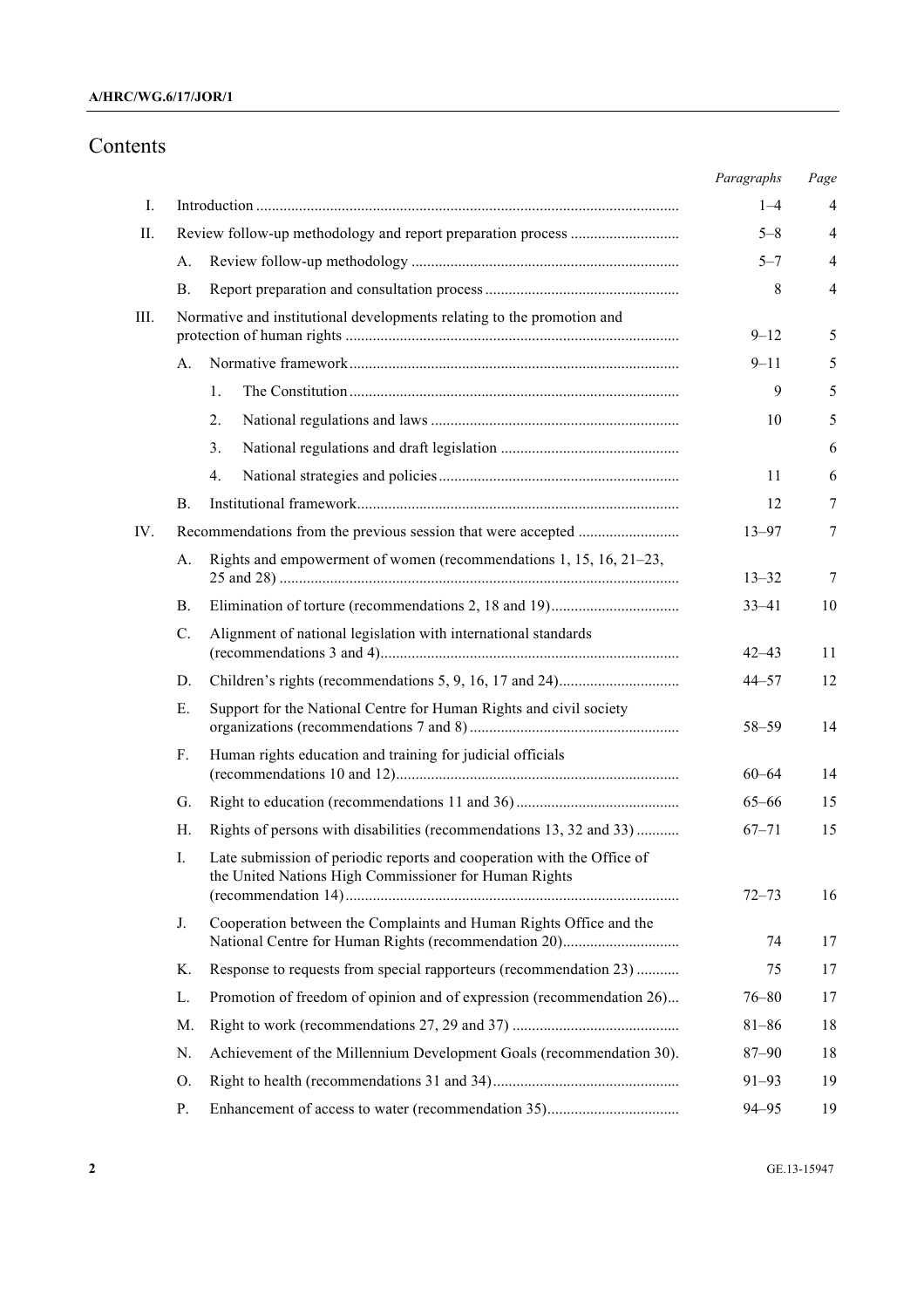|        | O.             | State's role in peacekeeping operations, including the provision of medical |             |    |
|--------|----------------|-----------------------------------------------------------------------------|-------------|----|
|        |                |                                                                             | $96 - 97$   | 20 |
| V.     |                |                                                                             | $98 - 121$  | 20 |
|        | A <sub>1</sub> |                                                                             | 98-106      | 20 |
|        | B.             |                                                                             | $107 - 112$ | 22 |
|        | C.             |                                                                             | $113 - 116$ | 23 |
|        | D.             |                                                                             | $117 - 121$ | 23 |
| VI.    |                |                                                                             |             | 24 |
| VII.   |                |                                                                             | $122 - 127$ | 24 |
| VIII - |                |                                                                             |             | 25 |
|        |                |                                                                             |             |    |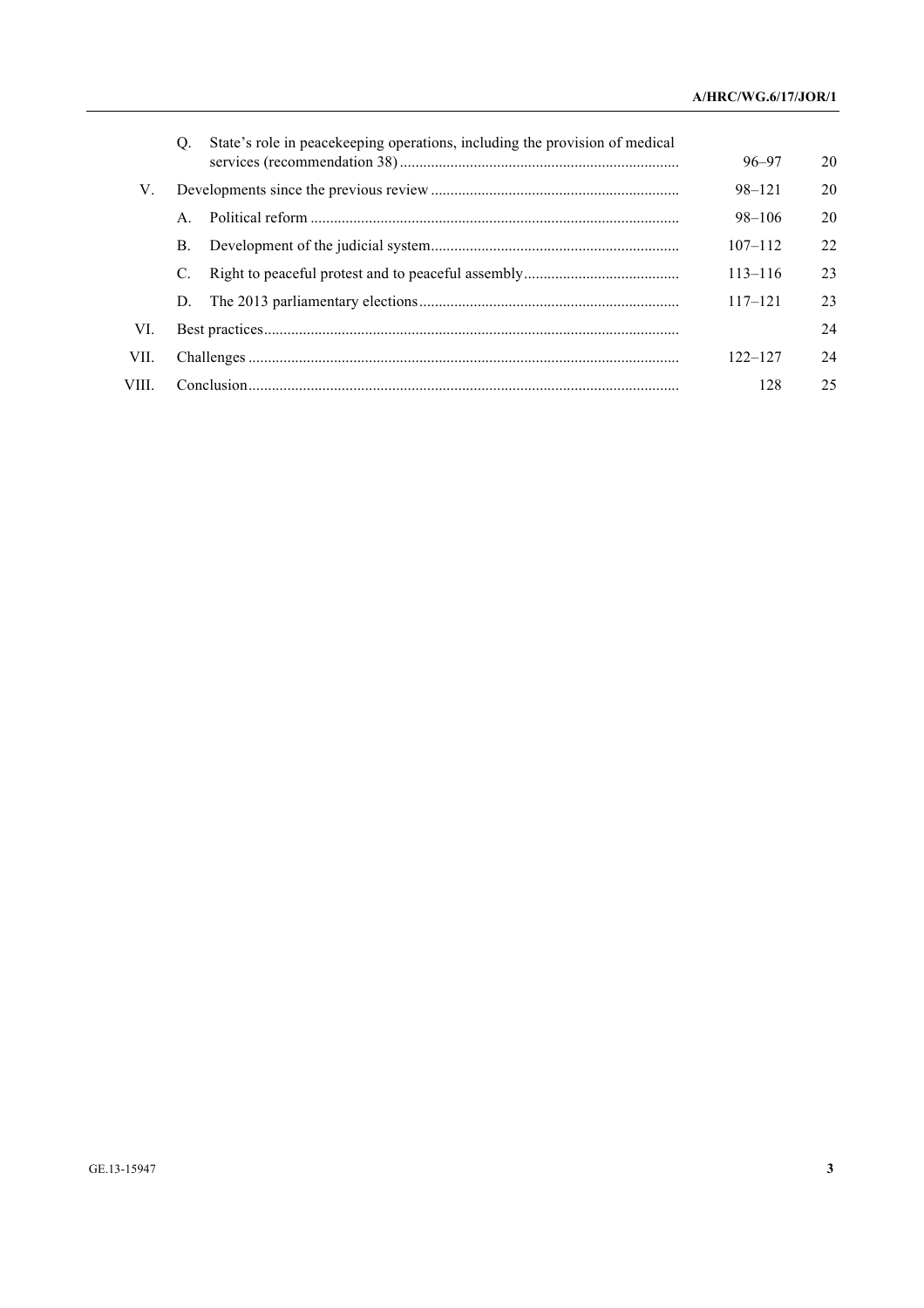# **I. Introduction**

1. The Hashemite Kingdom of Jordan attaches the utmost importance to the protection and promotion of human rights, whose advancement it consistently seeks to ensure. In this endeavour, it draws on a significant cultural heritage, the well-established principles applied by national institutions and the forward-looking and open-minded guidance provided by His Majesty King Abdullah II Bin Al Hussein. Democratization and comprehensive reform with a human rights focus have been embraced as firm objectives that will be pursued without pause, notwithstanding the significant obstacles and challenges created by the regional situation and by the changes taking place in the Middle East region.

2. As His Majesty King Abdullah II Bin Al Hussein has stated on many occasions, the "Arab Spring" has provided Jordan with a timely opportunity to move forward with the reforms that were launched when His Majesty took up his constitutional powers. In close to two years, in an important phase of historical transformation in Jordan, unprecedented changes have been effected through the implementation of a set of key human rights reforms.

3. Jordan has amended nearly one third of the 42 articles of the Constitution in order to consolidate principles relating to the separation of powers, checks and balances, the independence of the judiciary, respect for human rights, and justice and equality. Various constitutional oversight institutions have furthermore been established.

4. A package of political laws have been updated — laws on political parties, elections and public assemblies — and the Independent Election Commission was set up to oversee and run elections and to strengthen the transparency and integrity of the process.

# **II. Review follow-up methodology and report preparation process**

### **A. Review follow-up methodology**

5. Jordan reviewed the first national report which was submitted to the Human Rights Council in February 2009 and adopted on 11 June 2009.

6. In the interim between the submission of the first national report, its adoption by the Council and the preparation of the present report, Jordan made every effort to follow up on the Council's recommendations and to accomplish further goals in relation to the protection and promotion of human rights. This report sums up the results that have been achieved in this endeavour.

7. Following the adoption of the first national report, the Council's recommendations were circulated to ministries and national institutions, which were asked to provide the Standing Committee on Human Rights — set up by the Prime Minister, chaired by the Ministry of Foreign Affairs and including representatives of various ministries — with information on the follow-up given to the recommendations.

### **B. Report preparation and consultation process**

8. The Standing Committee on Human Rights reviewed the Council's recommendations and the follow-up given to them and discussed a mechanism for preparing the report. A meeting was held with various civil society coalitions and another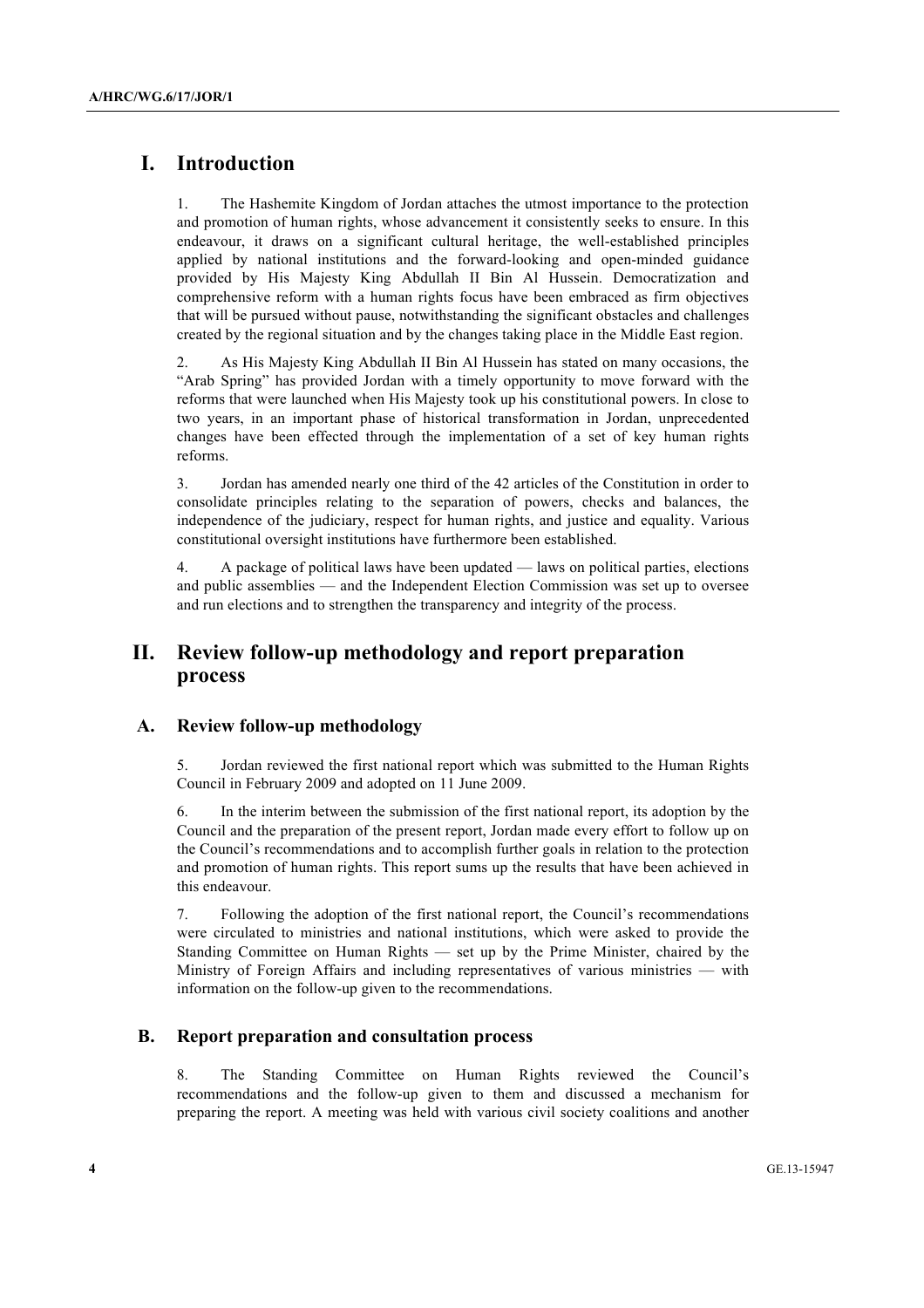large meeting was held to which the National Center for Human Rights, representatives of a group of civil society organizations and national institutions and members of the Standing Committee on Human Rights were invited. At the meeting, an exchange of views and ideas was held on the preparation of the report. Representatives of civil society institutions were asked to provide the Standing Committee with written comments. The Committee studied the information that had been provided by all the parties and then set up a committee to draft the report. The report was then circulated to all relevant governmental and civil society entities and to the National Centre for Human Rights in preparation for its adoption by the Standing Committee.

# **III. Normative and institutional developments relating to the promotion and protection of human rights**

#### **A. Normative framework**

#### **1. The Constitution**

9. The Jordanian Constitution guarantees the rights and general and fundamental freedoms of persons in all areas of civil, political, economic, social and cultural life. Its provisions are consistent with universal human rights standards and with the fundamental freedoms set forth in established international instruments, notably, the Universal Declaration of Human Rights, the International Covenant on Civil and Political Rights and the International Covenant on Economic, Social and Cultural Rights. In April 2011, His Majesty the King issued instructions calling for the establishment of a committee of experts on law-making and constitutional and political affairs to study the Constitution and make recommendations on amendments that needed to be made to it. Following consultations with civil society representatives, 42 articles that deal with the separation of powers and the promotion of political and civil rights were amended.

#### **2. National regulations and laws**

10. Since the submission of the first national report, various laws that have a bearing on human rights have been enacted, notably the following:

- The Associations Act (No. 22 of 2009) (amended);
- The Code of Criminal Procedures (Act No. 19 of 2009) (amended);
- The Reform and Rehabilitation Centres Act (No. 12 of 2009) (amended);
- Act No. 31 of 2009 on the suppression of money-laundering and terrorism funding (amended);
- The Labour Act (No. 26 of 2010) (amended);
- The Judicial Independence Act (No. 21 of 2010);
- The Social Security Act (No. 26 of 2010);
- The Personal Status Act (No. 36 of 2010);
- The Criminal Code (Act No. 8 of 2011) (amended);
- The Public Assemblies Act (No. 5 of 2011) (amended);
- The Municipalities Act (No. 13 of 2011);
- The Jordanian Teachers' Union Act (No. 14 of 2011);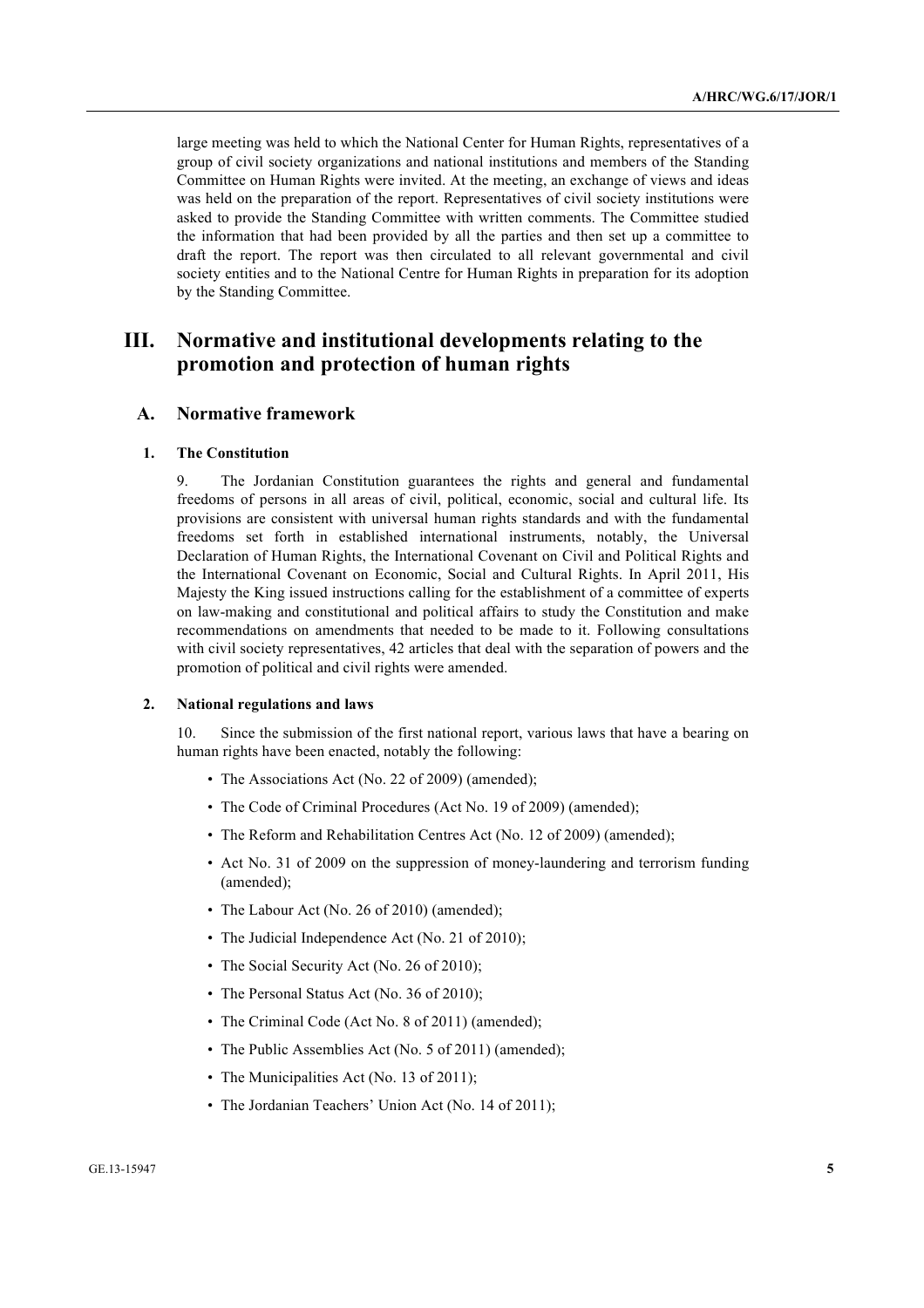- The Print and Publications Act (No. 32 of 2012) (amended);
- The House of Representatives Election Act (No. 25 of 2012) (amended);
- The Independent Election Commission Act (No. 11 of 2012);
- The Constitutional Court Act (No. 15 of 2012);
- The Political Parties Act (No. 16 of 2012);
- The Commission to Combat Corruption Act (No. 10 of 2012) (amended);
- The Owners and Tenants Act (No. 22 of 2012) (amended);
- The Sharia Enforcement Act of 2013;
- The Act amending Act No. 19 of 1972 on the composition of sharia courts;
- The Statute of the National Centre for Women's Health Care (No. 4 of 2011);
- The Statute of the Social Solidarity Fund for Sharia Judges and Assistant Sharia Judges (2012);
- The regulation on licensing of older persons homes and clubs (No. 81 of 2012);
- The Family Reconciliation and Mediation Offices Regulation (No. 17 of 2013);
- The Persons with Disabilities Exemptions Regulation (No. 14 of 2013);
- The Maintenance Credit Fund Regulation.

#### **3. National regulations and draft legislation**

- The Juveniles Bill;
- The Judicial Independence Bill;
- The Children's Rights Bill (amended);
- The Assets Declaration Act/The Illicit Gains Act;
- The Bill on the composition of sharia courts and sharia prosecution offices;
- The Sharia Proceedings Bill;
- The Protection from Domestic Violence Bill;
- The Rights of Persons with Disabilities Bill (amended).

#### **4. National strategies and policies**

11. To support civil, economic, social and cultural rights, a number of national strategies and policies were launched, including: the National Employment Strategy, 2011–2020; the National Political Development Strategy, 2013–2017; the National Healthcare Strategy, 2008–2012; the National Plan for the Promotion of Women's Political and Economic Participation ("Equal Future"), 2012–2013; the National Strategy for Women, 2013–2017; the National Strategy on Human Trafficking, 2010–2012; the National Strategy for Older Persons, 2009–2012; the National Strategy for Persons with Disabilities, 2007–2015; the National Framework for Combating Child Labour; the Child-Friendly Budgeting Project; the National Family Counselling Strategy; the Media Strategy, 2011–2015; the National Orphans' Welfare Strategy, 2012–2015; the Judicial Development Strategy, 2010–2012; and the Judicial Authority Strategy, 2012–2015.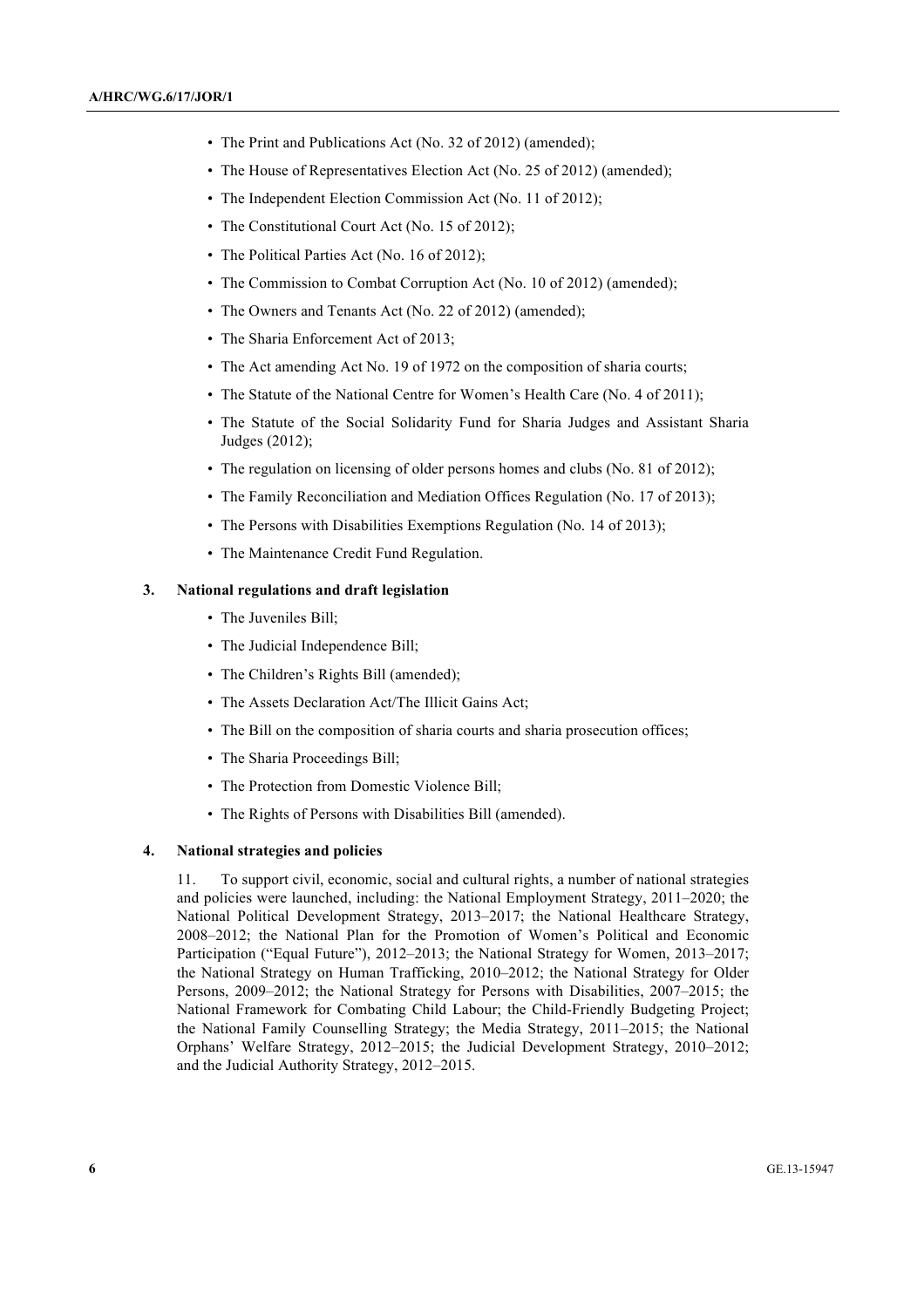### **B. Institutional framework**

12. The Government of Jordan continues to build the human rights institutional framework; in addition to institutions that were in place before the first report was reviewed — the National Centre for Human Rights, the Commission to Combat Corruption, the Complaints [and Human Rights] Office, the Economic and Social Council, various ministerial human rights departments, the National Commission for Women, and the National Council for Persons with Disabilities — other institutions and entities have been established to promote and protect human rights. These entities include:

- The Constitutional Court:
- The Independent Election Commission;
- The Teachers' Union;
- The Maintenance Credit Fund.

# **IV. Recommendations from the previous session that were accepted**

### **A. Rights and empowerment of women (recommendations 1, 15, 16, 21–23, 25 and 28)**

#### **Legislation relating to women**

13. With regard to the reservations to the Convention on the Elimination of All Forms of Discrimination against Women, the reservation that had been entered to paragraph 4 of article 15 was withdrawn on 31 March 2009.

14. In order to promote women's rights and to further strengthen equality, certain customary practices were eradicated and swift action was taken to develop legislation offering an appropriate legal framework in which equity, equality of opportunity and legal protection for women's rights can be assured. Amendments were made to several laws, including the Social Security Act, the Labour Code and the Criminal Code, and new laws were enacted such as the Protection from Domestic Violence Act and the Act on the prohibition of human trafficking.

15. The Personal Status Act (No. 36 of 2010) contains many articles relating to women and children, beginning with those that establish the right of women to marry, to freely choose their spouse and to be protected from forced marriage and from deception. The Act lists a full set of women's rights, both material and moral rights. It establishes that women have precedence over men when it comes to the right to custody and care of children (*hadanah*). The Act precisely defines women's financial rights, including their right to maintenance and to the bride price. According to the Act, women may have conditions written into their marriage contract stating that the marriage must be in their interests. However, the conditions must not undermine the purposes of the contract. A new set of grounds that women can invoke for seeking a divorce are included in the Act, which establishes the requirement for prospective spouses to undergo premarital medical examinations. The Act also provides for the establishment of a credit fund to pay maintenance that is awarded to women and children by the courts. The Family Reconciliation and Mediation Directorate was set up to provide an established mechanism through which women can assert their rights without needing to turn to the courts.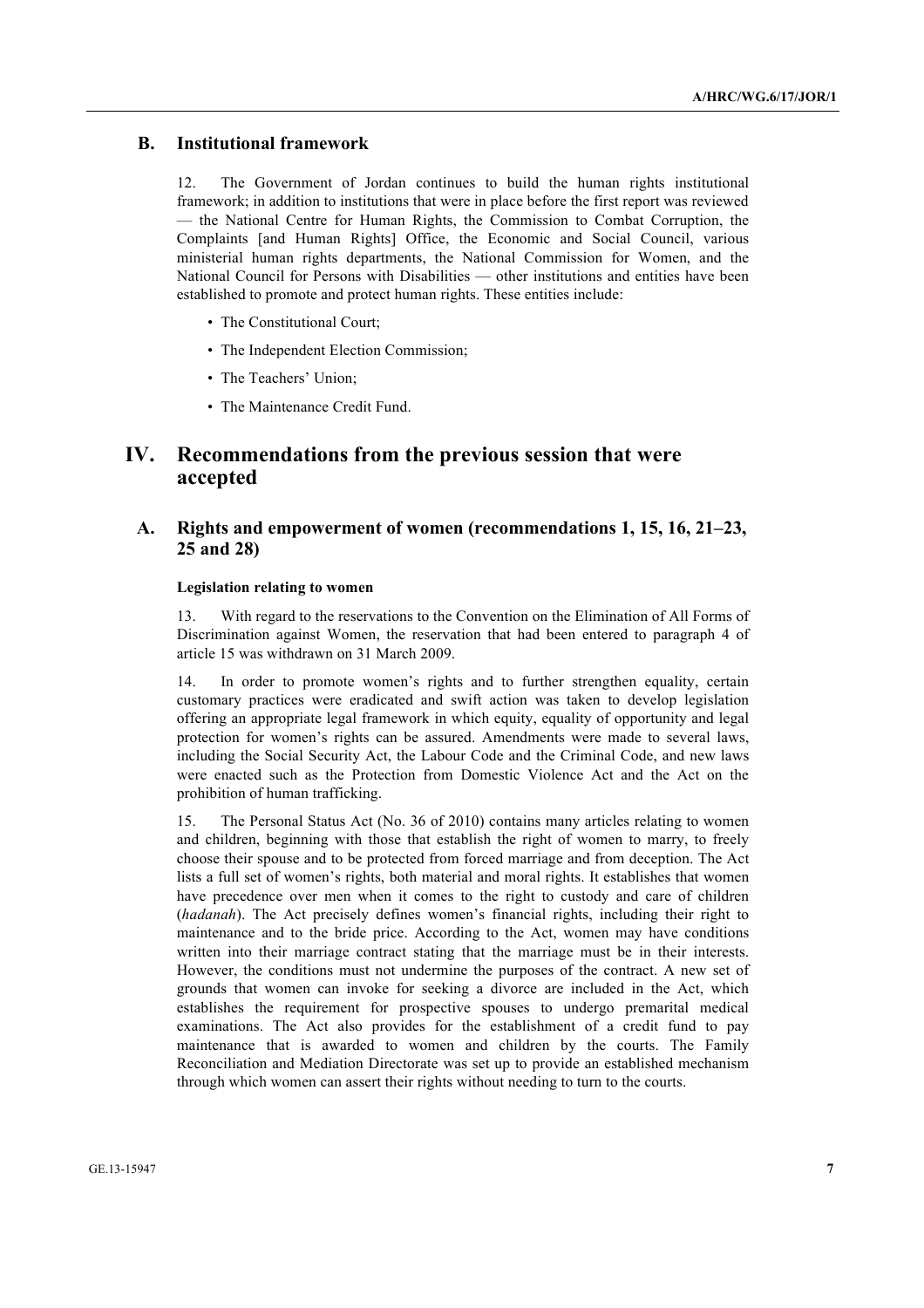16. To put an end to customary practices — such as "honour crimes" — that impede the effective realization of human rights, amendments were made to article 340 of the Criminal Code pursuant to Act No. 8 of 2011, as amended. The article describing a situation where a man [committed a crime after he had] caught a close blood relative engaging in illicit sexual relations as an exculpatory circumstance was repealed and replaced with one in which such a situation is defined as an attenuating circumstance. The amended article provides that the same consideration will be extended to a wife who catches her spouse in the act of having illicit sexual relations or in a bed in the marital home of a person that is not that of the husband's lawful wife.

17. In practice, the courts did not issue any judgements between 2010 and 2011 in which that attenuating circumstance was taken into account. In 2012, in one case, the charge was changed from intentional homicide to intentional homicide with attenuating circumstances. That case is still being heard at appeal.

18. A special judicial body was set up in the Major Felonies Court to hear such crimes, to expedite processing and to render justice. According to article 345 bis of the Criminal Code, a person who commits homicide can no longer benefit from consideration of attenuating circumstances, if the victim of the crime was below the age of 15 years.

19. To combat discrimination against women, amendments were made to article 6 of the Constitution in 2011, which now reads as follows: "The law shall protect mothers, children and older persons, provide for the care of young persons and persons with disabilities and protect them from abuse and exploitation." The Personal Status Act effectively reflects well-established principles on the protection of the material and moral rights of mothers, children and older persons and the mechanisms for asserting those rights.

20. With a view to boosting the status of women, eliminating all forms of violence against women and enacting legislation to make violence against women a criminal offence, the authorities took steps to increase the penalties prescribed in the Jordanian Criminal Code (Act No. 8 of 2011) for physical assault and acts of sexual violence such as rape (art. 292), indecent assault (arts. 296–298), abduction (arts. 302 and 303) and sexual harassment (arts. 304–307). The penalties are higher if the perpetrator meets any of the criteria listed in articles 295 and 300 of the Act. The penalty for pimping, indecency and causing grievous harm has also been raised. The penalty is also increased based on the victim's age. In addition, the Personal Status Act provides that the commission of violence or of acts leading to violence may be considered grounds for seeking dissolution of a marriage, if this is what the woman wants. There is no need for complete evidence to be produced if the case is brought by a woman. It is enough for the courts to consider whatever elements they deem necessary in order to make a judgement on the case.

21. In 2011, the National Commission for Women set up a subcommittee made up of members of the National Working Group on Protection from Domestic Violence to conduct a thorough review of the Protection from Domestic Violence Act and to make modifications in the light of the needs of Jordanian families, the national framework for family protection and the goals of maintaining family cohesion and deterring wrongdoing.

#### **Women's political participation**

22. In order to increase the number of women in decision-making posts and to raise the level of women's representation in society, amendments were made to article 8 (b) of the House of Representatives Election Act (No. 25 of 2012) and the number of seats allocated for women was increased to 15. The number of Jordanian women with seats in the House of Representatives rose to 18 in 2013. Three women won through competition, with the result that the percentage of women in the House rose from 10.8 per cent to 12 per cent. Women hold 11.8 per cent of seats in the Senate and 10 per cent of top posts. One woman currently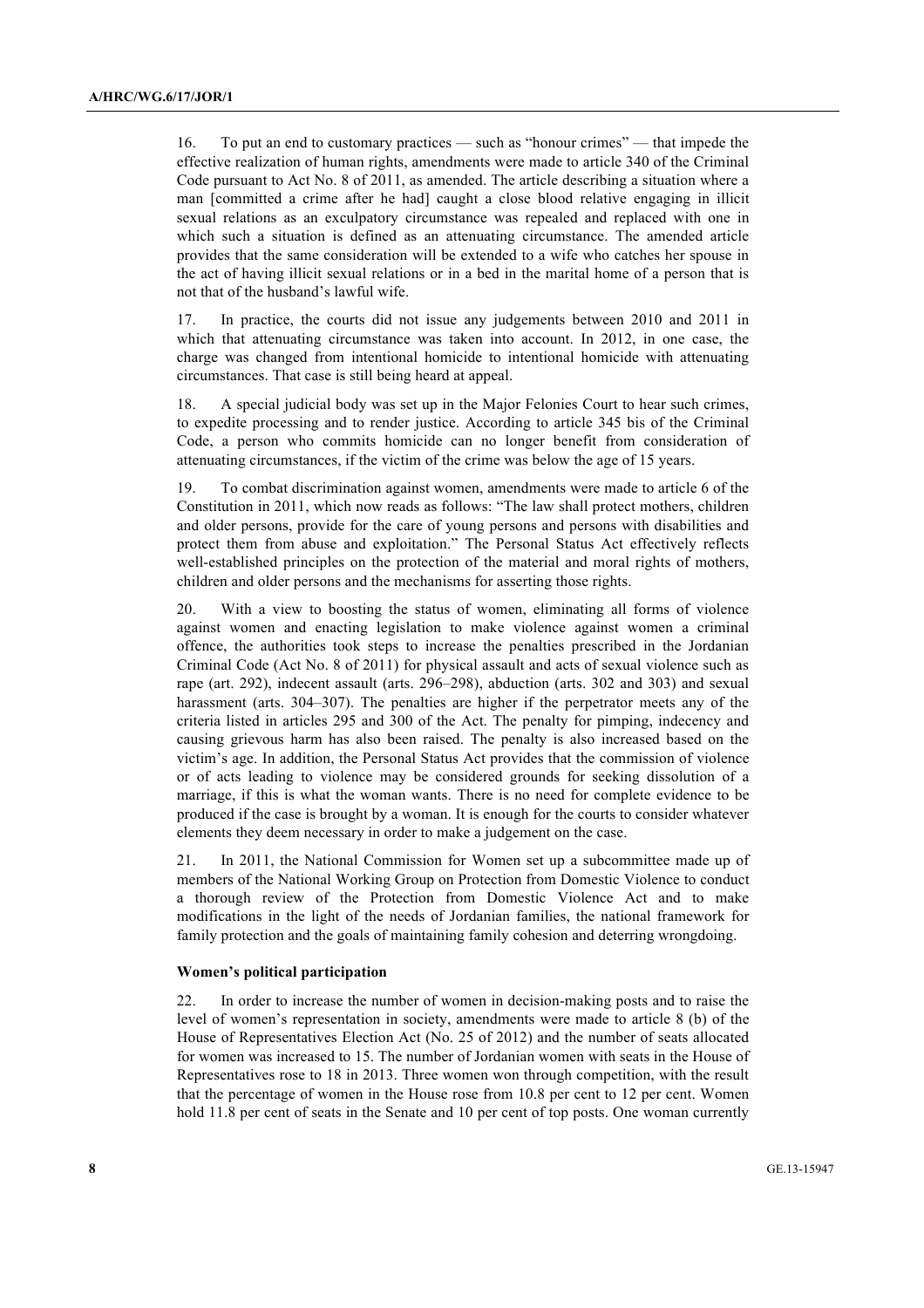holds a ministerial position — at the Ministry of Social Development — and there are 142 women judges in Jordan (15 per cent of all judges).

23. Under the amended Municipalities Act (No. 13 of 2011), the women's quota for councils was increased to 25 per cent (art. 9 (b)). It is hoped that the figure will reach 30 per cent in the municipal elections that are scheduled to take place on 27 August 2013.

24. The 2012 Political Parties Act states that the minimum number of founding members for a political party is 500 across the seven governorates. Women must make up at least 10 per cent of the overall membership and 5 per cent of members in the governorates. These provisions help to increase women's representation in political parties and their chances of being included on candidate lists in parliamentary elections.

25. Regulation No. 3 of 2013, on appointments to senior posts, contains a set of criteria on specialized technical knowledge, job descriptions, administrative and leadership competencies and how to capture general impressions of candidates for senior posts, without engaging in discrimination.

26. The Cabinet endorsed the National Strategy for Jordanian Women, 2012–2015, which was drawn up by the National Commission for Women. In the objectives specified in the section on women's political empowerment and participation in public life, empowered Jordanian women are envisaged as playing an active role in the three powers of State.

27. The Independent Election Commission was set up to oversee the electoral process. Its handling of the 2013 parliamentary elections built confidence in the integrity of the process and helped to bring about an increase in the female participation rate; 210 women were included on national and local ward lists.

28. Following the 2013 elections for the sixteenth parliament, a decision was taken to set up a coordinating bureau, made up of women representatives of the National Assembly and the National Commission for Women, to foster and develop cooperation, exchange experiences and coordinate efforts to empower women through legislative, oversight and accountability processes.

29. A national coalition was formed to support women's political participation. The coalition is led by the Jordanian National Commission for Women and its members include representatives of ministries such as the Ministry of Political Development and Parliamentary Affairs and the Ministry of the Interior and of independent institutions like the Independent Election Commission, the National Centre for Human Rights and civil society organizations. The coalition established a strategy for the period 2012–2017.

#### **Women's economic empowerment**

30. In order to foster women's advancement and empowerment and to expand economic opportunities and equality in the workplace, the Government revised and amended a series of economic laws that affect women. The most recent amendment to the Social Security Act (No. 7 of 2010) made a qualitative difference to the kind of socioeconomic protection that is offered to women. The main features are as follows:

- Women who work in the home are given the option of participating in a social security scheme and widows have the right to combine their pensions, survivor's benefit or salary with their share of the pension or benefit accruing to them from their deceased husband;
- Maternity and sick leave insurance schemes were established in all the enterprises covered by the Act and the enterprises were granted exemptions from paying interest, fines and additional costs in relation to the Act for the first six months following the date on which the new arrangements came into effect.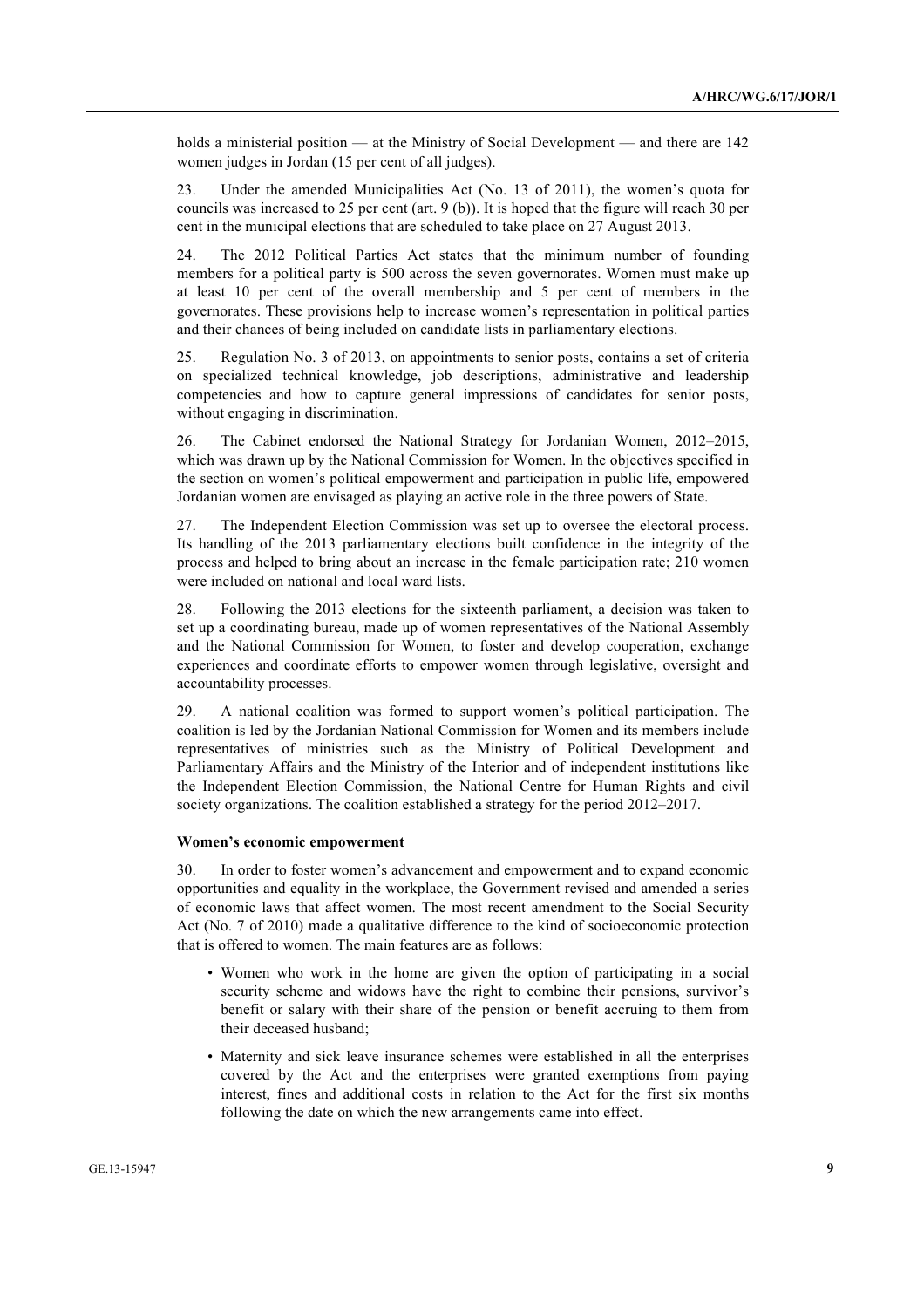31. The Ministry of Labour enforces article 72 of the Jordanian Labour Code, which states that employers of more than 10 women must provide a suitable space and a qualified childminder to look after children up to the age of 4 of their women employees. The National Committee on Pay Equity was set up with assistance from the International Labour Organization (ILO) and recommendations were made on projects to improve women's role in the labour market. There were several such projects, notably a project on female employment in remote areas and a project on production. Some production units were transferred to major factories in areas with large numbers of female inhabitants so as to make it easier for women to get to work and a maternity support fund was set up to provide social security benefits to cover part of women's salaries during maternity leave.

32. Jordan joined the States of the world in celebrating the launch, on 24 September 2012 in New York, of the "Equal Futures Partnership" initiative, of which it is a founding member. Jordan was the first Arab State to be invited to join the initiative. The voluntary pledges that it gave attest to the commitment of the national leadership to promoting and protecting women's rights and to empowering women to play an active part in public life. At the behest of the Cabinet, the Jordanian National Commission for Women invited ministries, government institutions and various organizations to establish a joint national plan and procedures to roll out the initiative nationwide, the first element focusing on women's political empowerment and the second on their economic empowerment.

### **B. Elimination of torture (recommendations 2, 18 and 19)**

#### **National efforts to combat torture**

33. Combating torture is an important goal for Jordan, which consistently strives to make advances in this area. Constitutional amendments that were introduced in 2011 include provisions on the prohibition of torture. Article 8, paragraph 2, of the Constitution states: "Any person who is arrested, placed in custody, detained or subjected to any restriction on his or her liberty shall be treated with dignity, safeguarded from any form of torture or bodily or mental harm and held in no place other than a legally designated holding facility. Any statement obtained from any person by means of torture or the use of grievous harm or threats shall be deemed null and void."

34. Article 208 of the Criminal Code of Jordan states that torture and cruel, inhuman or degrading punishment or treatment are prohibited. Ever since Jordan ratified the Convention against Torture and Other Cruel, Inhuman or Degrading Treatment or Punishment, the authorities have monitored, followed up on and produced reports about violations in general.

35. A guide to the investigation of torture crimes was produced for public prosecutors. All public prosecutors and justices of the peace who carry out prosecutorial functions across the country were given training at special workshops on how to use the guide.

36. One way to help curb torture would be to place tighter restrictions on the use of pretrial detention. A guide for public prosecutors and judges was written on the subject of detention. It explains the regulations, justifications, conditions and rules relating to the use of detention.

37. The Court Case Management Programme is being modified to make it easier for prosecutors to check how long people are being held and to ensure that the legal time limits are not overrun. These objectives will be achieved through: 1. The addition of a special provision to the regulations stating that public prosecutors must be notified when the time limit on a person's detention is about to expire so that they can make sure that sentence limits are not exceeded; 2. The addition of a special provision on submission of mandatory pretrial detention reports for verification and analysis.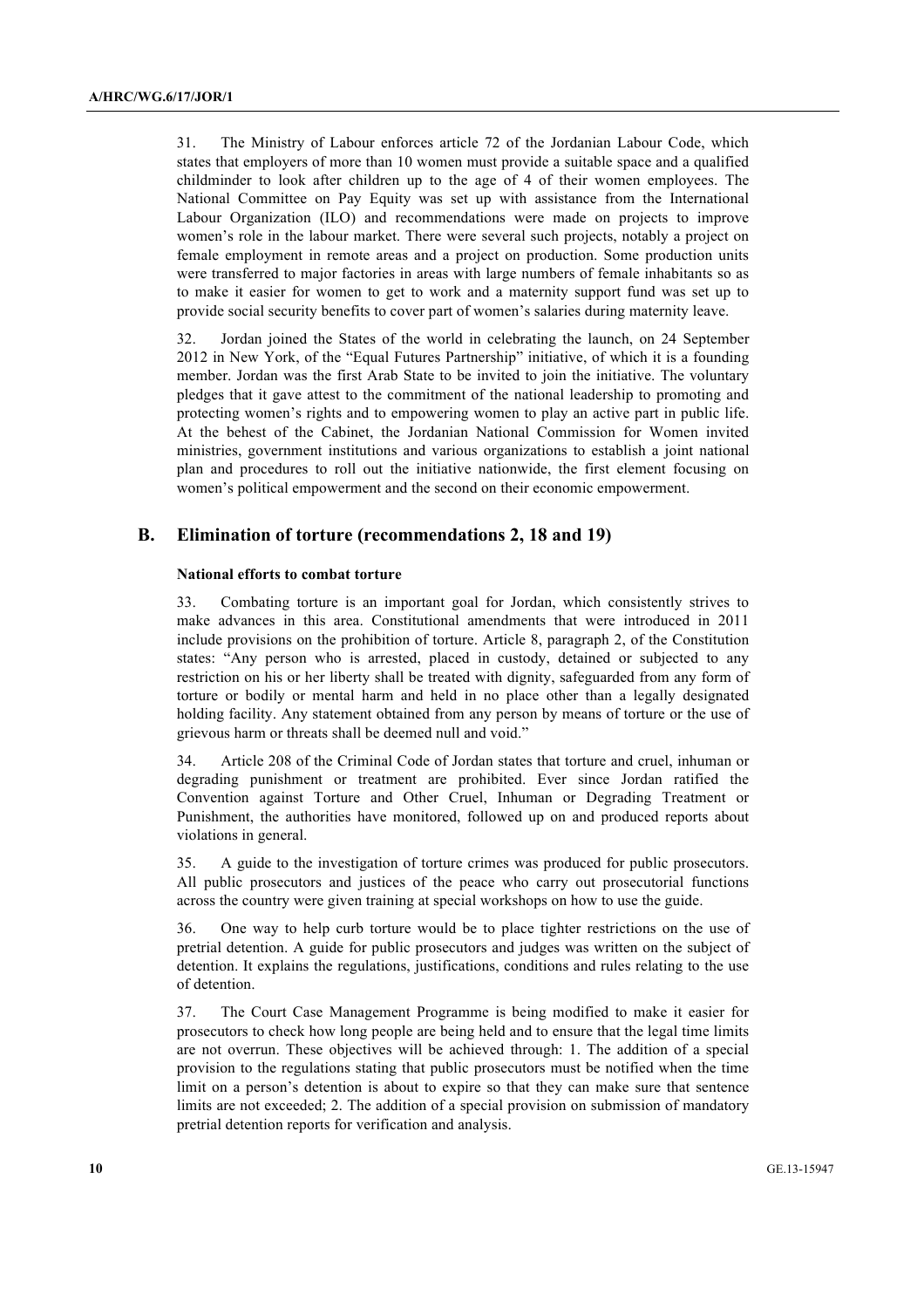38. Public prosecutors' offices were given logbooks to record torture and ill-treatment cases so that the Director of Public Prosecutions — the Attorney General — can keep track of and deal with torture cases.

#### **National mechanisms for eliminating torture**

39. Immunity from prosecution is not granted to public security officers or officers who are convicted of an offence by the police court, which is independent of the public security directorate and hears cases that have been brought against public security officers. The Public Security Act was amended in 2010. It states that ordinary court judges may sit in the police court. It also provides fair trial guarantees.

The following table shows the number of cases of ill-treatment that were referred to the police court between 2010 and 2012.

| Year         | Cases tried | Cases dropped            | Cases being heard | <b>Total</b> |
|--------------|-------------|--------------------------|-------------------|--------------|
| 2010         | 17          | $\overline{\phantom{0}}$ |                   | 19           |
| 2011         |             | $\overline{\phantom{a}}$ |                   | 10           |
| 2012         |             |                          | 8                 | 14           |
| <b>Total</b> | 25          |                          |                   | 43           |

40. Designated officials conduct ongoing inspections and oversee the work of reform and rehabilitation centres. The Public Security Directorate has carried out scores of human rights training programmes in conjunction with the National Centre for Human Rights, civil society organizations and international organizations.

41. Anyone can file a complaint and numerous complaints mechanisms are available to everyone. At police stations, complaints about ill-treatment may be filed with a police chief or with a police prosecutor whose job is essentially to investigate complaints. People also have the option of submitting complaints to the Ombudsman's and Human Rights Office. If they cannot go there in person, a relative may submit the complaint on their behalf. The complaint will be investigated and a decision will be taken on the matter. Visits (announced and unannounced) are made to detention facilities on a continuous basis by representatives of the National Centre for Human Rights, public prosecutors, unit chiefs and officials. As soon as people are placed in detention, they are allowed to contact family members and to inform them of their whereabouts. Various complaints hotlines and websites have been established.

### **C. Alignment of national legislation with international standards (recommendations 3 and 4)**

42. Treaties that have been ratified by the Hashemite Kingdom of Jordan are an integral part of the country's legal order. According to the Constitution, these instruments will take precedence over national laws in the case of a conflict between the two. This is made clear in article 24 of the Jordanian Civil Code, which states: "The preceding provisions shall not apply if they conflict with a provision of a special law or of an international treaty that is in force in the Hashemite Kingdom of Jordan." International instruments become part of national law once they have been ratified and published in the official gazette.

43. A number of recent laws and legal amendments have been adopted that meet international standards. To take just one example, amendments were made to the Jordanian Constitution of 2011 to bring it into line with international norms. Provisions on additional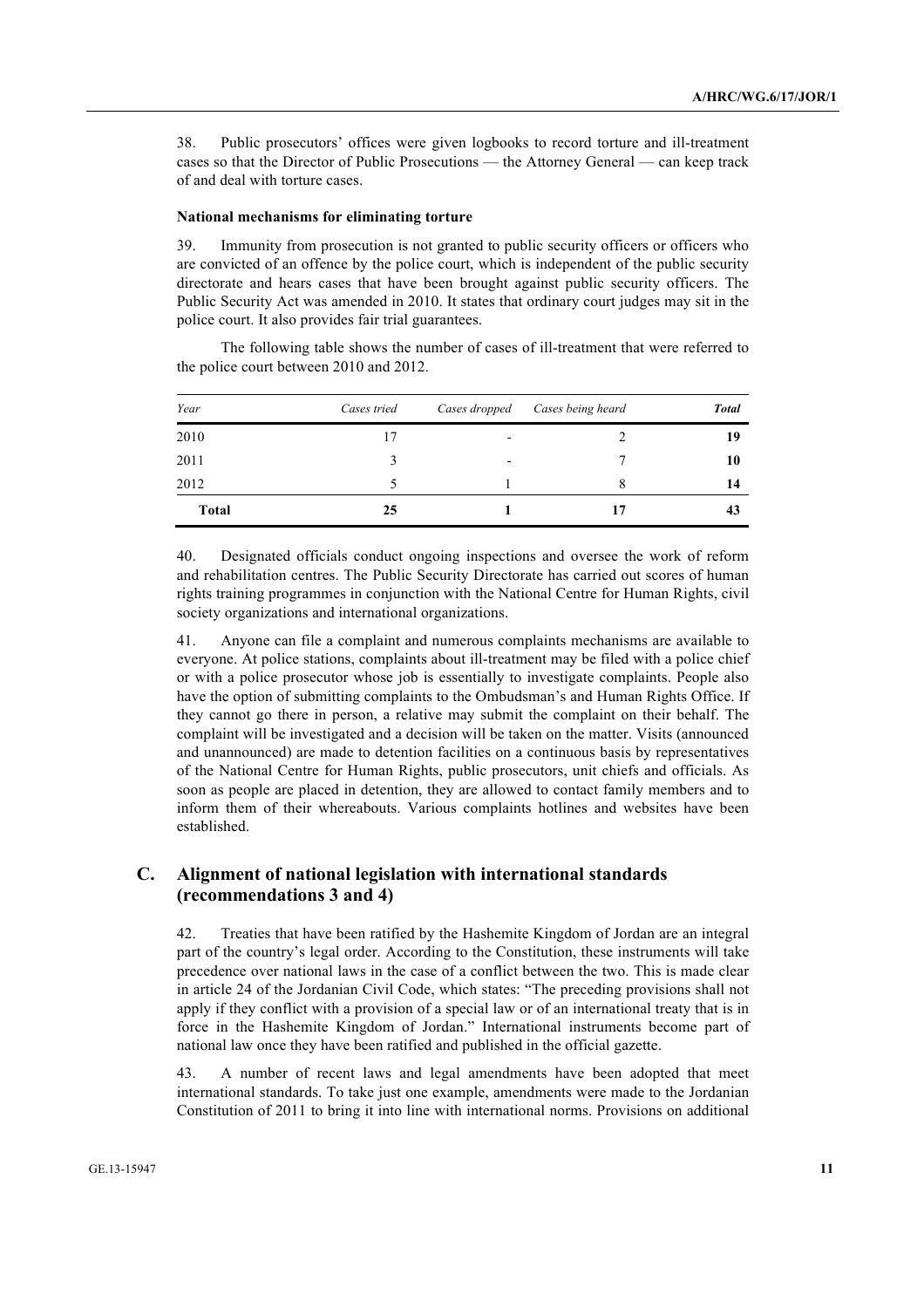protection and support for human rights and fundamental freedoms were included in articles 6–8, 15, 16, 18, 20 and 101 of the amended Constitution. The provisions specify that: it is an offence to infringe rights and freedoms in any way; citizens and their dignity must be respected; no citizen may be subjected to any kind of physical or mental harm; Jordanians have the right to establish trade unions and political parties and the right to a free and compulsory education; and all Jordanians have the right to work. Through these articles, additional legal protection is afforded to mothers, children, older persons and persons with disabilities, who all need to be protected from abuse and exploitation. The amendments are intended to guarantee freedom of opinion, freedom of the press and of printing and publishing, media freedoms, the freedom to produce creative works of art and the freedom to participate in technical, cultural and sports activities. The freedom to correspond by letter or telegram and to communicate by telephone and other means is also recognized. Communications are confidential and may not be subject to censorship, surveillance, interception or seizure without a court warrant. No civilian may be tried in a criminal case that is not being heard by a civilian judge.

### **D. Children's rights (recommendations 5, 9, 16, 17 and 24)**

#### **Reservations to the Convention on the Rights of the Child**

44. Jordan ratified the Convention on the Rights of the Child, which was published in the official gazette pursuant to the Convention on the Rights of the Child Ratification Act (No. 50 of 2006). The Act was published in issue 4787 of the official gazette on 16 October 2011.

45. Although Jordan maintains its reservation to articles 14, 20 and 21 of the Convention, the reservations do not impinge on the rights of Jordanian children. The country's laws, notably the Constitution, offer protection in respect of the matters covered in these articles.

46. The Jordanian Constitution guarantees the right to freedom of opinion, conscience and worship and provides for the protection of children's rights, including the right to live in an alternative family setting under the *kafala* and fostering system that is provided for in the sharia. The relevant reservation provides genuine protection for children by making it possible for them to maintain their ties with their families, particularly their mothers, and by safeguarding their financial and other rights in relation to protection of filial status. In addition there are provisions on marriage and how it is regulated.

#### **Legislation on children**

47. The Children's Rights Bill was drawn up with input from government agencies, the private and voluntary sectors and children's organizations. It defines children's rights according to international standards and provides for the protection of children. It was transmitted to the Prime Minister at the end of 2012.

48. In order to improve the effectiveness of legislation and the judicial sector in Jordan, particularly in the areas of gender mainstreaming, sexual harassment and economic exploitation of children, the authorities undertook the following measures:

• Penalties for offences against children were raised and articles 287–291 of the Criminal Code (Act No. 8 of 2011) were amended. Article 308 bis was also amended. It excludes the possibility of attenuating circumstances being taken into account in cases where an indecent offence is committed against a minor below the age of 18 by a person over the age of 18;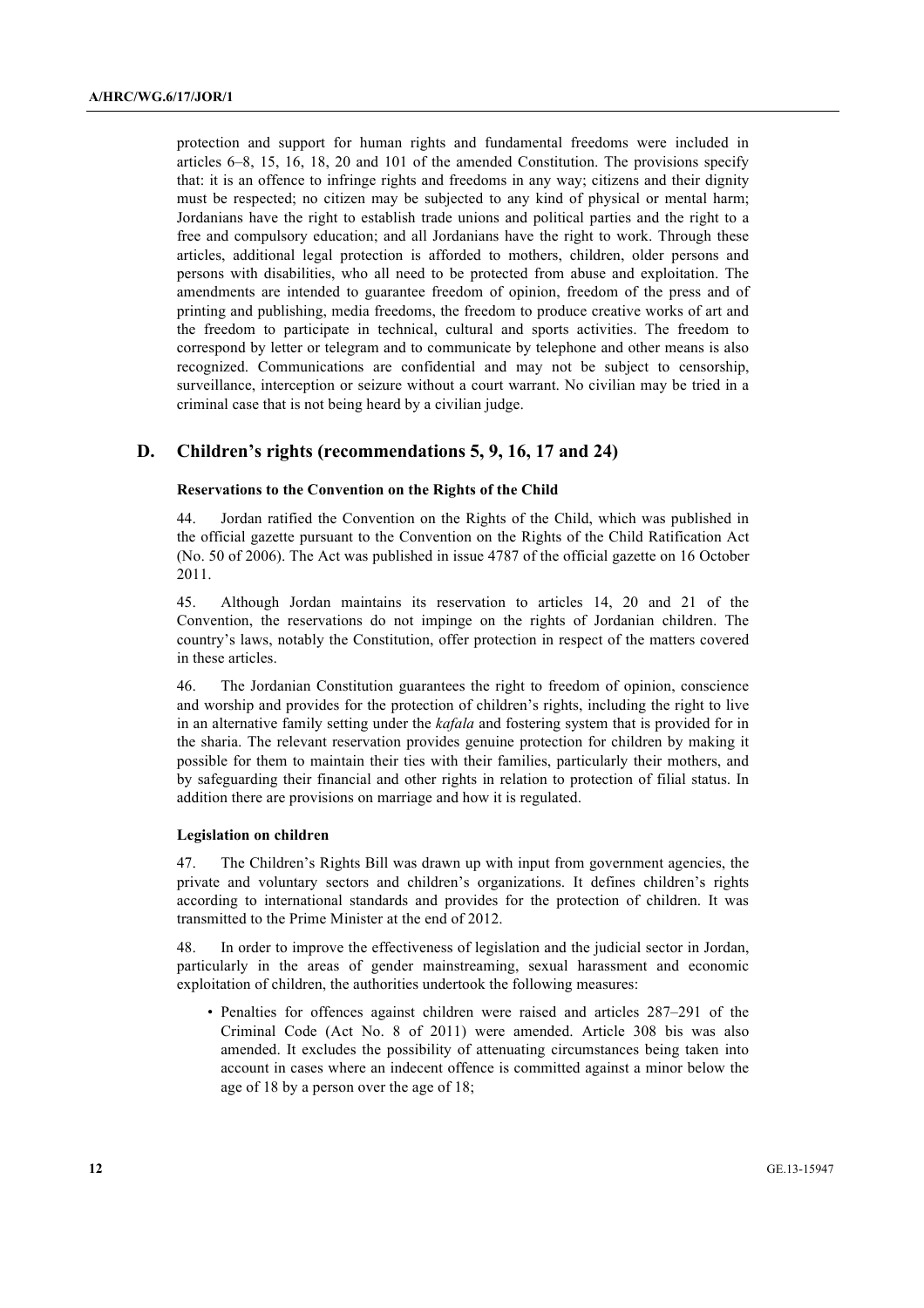- Directives on fostering were issued in 2013 in order to improve the situation of children who are living with families that are not their own;
- Article 6, paragraph 4, of the Constitution, which affirms that the State must provide care and protection for children, was amended;
- The Personal Status Code (Act No. 36 of 2010) contains provisions on the promotion and protection of children's rights;
- Regulation No. 49 of 2009 was issued on the licensing and management of children's homes;
- Directives on the licensing of children's homes were issued in 2011;
- Provisions on alternative sentences were added to the final draft of the Juveniles Bill, under which the age of criminal responsibility has been raised to 12 years. Language on conflict resolution in criminal cases and provisions on the establishment of an independent judiciary, an independent prosecution service and a juvenile police force were also added to the text.

49. A bill on the composition of courts was drafted. It provides for the creation of a sharia prosecution office. The text was sent to the Prime Minister in preparation for implementation of the constitutional procedures required for adoption. The bill opens the way for the establishment of a sharia prosecution service whose key functions would include protecting the rights of minors and young persons.

#### **Protection of children from economic exploitation**

The following measures were taken to protect children from economic exploitation.

50. A national framework for the elimination of child labour was devised. It is a flexibly worded national reference document that marks out an unambiguous approach for dealing with child labour. It defines the procedures to be followed by the governmental and nongovernmental organizations involved, based on their respective roles and responsibilities. It also provides guidelines on inter-organizational networking, coordination to help eliminate child labour and the creation of partnership networks to support child workers and their families.

51. Study of child labour and its impact in Jordan: In 2011, the National Council for Family Affairs conducted a study of child labour and its impact (physical, social and psychological) in Jordan as part of a project designed to eliminate child labour through education. The goal of the study was to identify the physical, psychological and social impact of working on child workers. The study found that child workers who were either still at school or who had dropped out of education suffered from psychological, social and physical problems and disorders.

52. Study of child workers in agriculture: In 2011, the Council conducted a study of child workers in agriculture under a project on the elimination of child labour. The goal was to define what kind of work children did in the agricultural sector and the unidentified occupational hazards. A further goal was to gather data that organizations which deal with child labour issues can use to design interventions and targeted programmes and to formulate policies that are effective in eliminating this phenomenon.

53. Articles on protecting children from exploitation in work that could endanger their lives and health were included in the Labour Code. They state that children may not work more than six hours [per day] and that it is prohibited to employ children below the age of 16 in any kind of work. Children are not allowed to work at night or in hazardous occupations.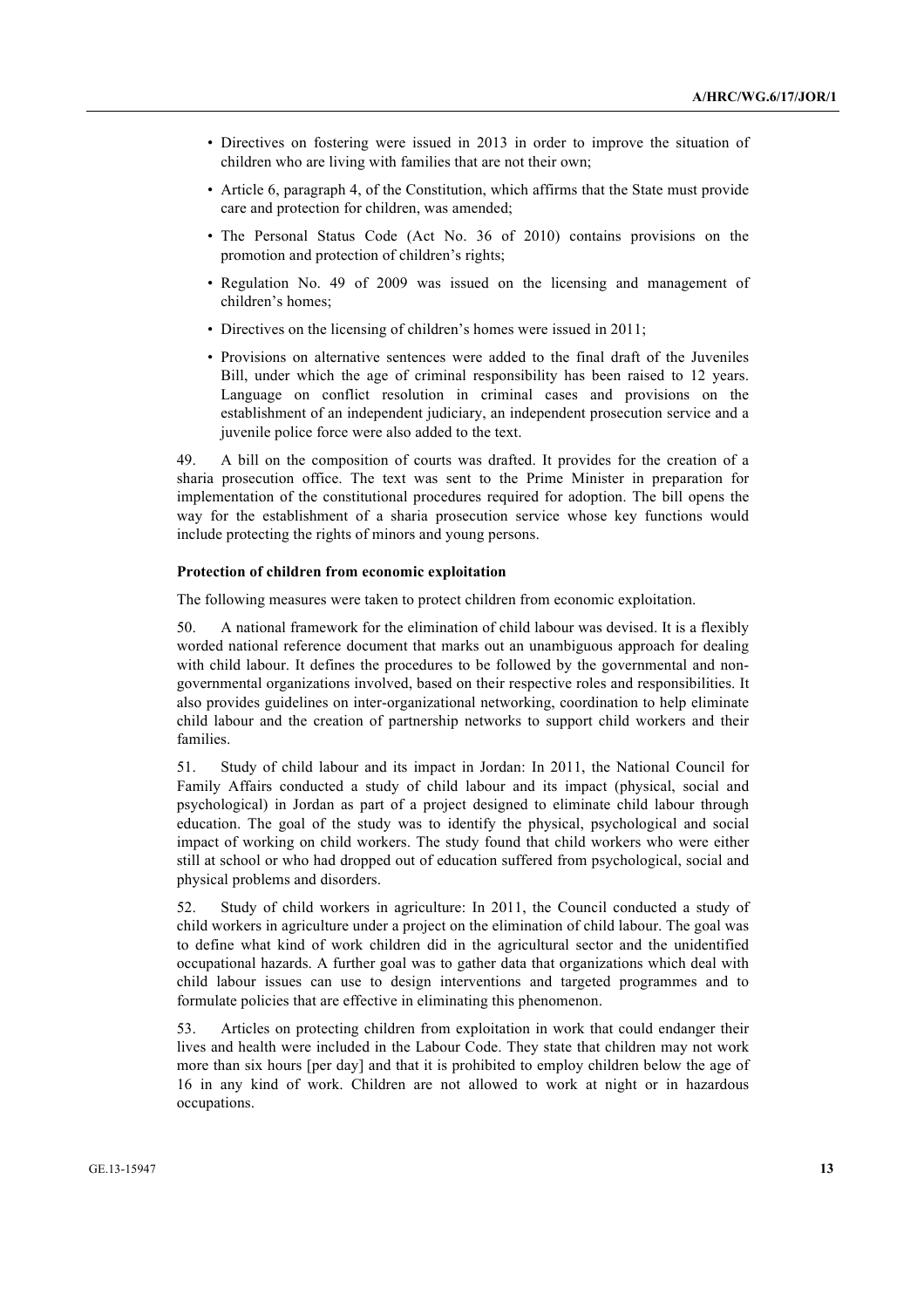#### **Protection of children from violence**

Efforts to protect children from all forms of violence are being pursued and a number of successes have been scored. For example, a regulation was introduced on controlling the quality of services that are provided to protect families from domestic violence. This was introduced to help national institutions to deliver high-quality services in this area. Standards were set for such services (health, social, educational, legal and police assistance), and a project was carried out that culminated in the development of procedures for dealing with domestic violence through an electronic system to which all service providers are connected.

55. Directive No. 1 of 2008, on the licensing of kindergartens, was amended in 2012. Standards for protecting children in kindergartens were written into the text.

56. The Civil Service Regulation was amended with a view to the prevention of child abuse. Disciplinary sanctions were increased for causing bodily harm to children in educational, rehabilitation and training establishments, welfare homes, refuges and other institutions. The relevant provisions are found in article 68 of the Civil Service Regulation (No. 134 of 2009), as amended. These provisions apply to all persons subject to the regulation who commit abuses or acts of violence.

57. Electronic surveillance systems were installed in children's reformatories and social welfare homes to allow for swift action to be taken to protect children living in these facilities. An independent oversight and inspection group was set up by the Ministry of Social Development and the criminal justice branch. The group is made up of individuals from civil society organizations and it oversees and inspects public and private social welfare homes. Its goal is to support the rights of beneficiaries who are vulnerable.

### **E. Support for the National Centre for Human Rights and civil society organizations (recommendations 7 and 8)**

58. Various ministries and national human rights institutions continue to cooperate with the National Centre for Human Rights and other human rights entities. An open-door policy has been adopted and a constructive and open approach is taken to dealing with requests and feedback on ways of eradicating negative practices and human rights abuses.

59. Ministries and national governmental institutions continue to work in partnership with civil society in the design and development of human rights strategies, initiatives and laws. The Government is convinced that civil society has an important role to play in the development of the human rights system, as evidenced in [its contribution to] the recent amendments that were made to the Constitution and the Personal Status Act following consultations.

### **F. Human rights education and training for judicial officials (recommendations 10 and 12)**

60. Jordan continues to improve human rights education in society through awareness programmes in general and the inclusion of human rights concepts in school and university curricula in particular. It also does this through the introduction of new legislation or of amendments designed to bring existing legislation into line with international human rights instruments. National human rights institutions have become more active in the past four years and have organized large numbers of seminars and workshops on international human rights standards. The National Centre for Human Rights plays an important role in this area of activity.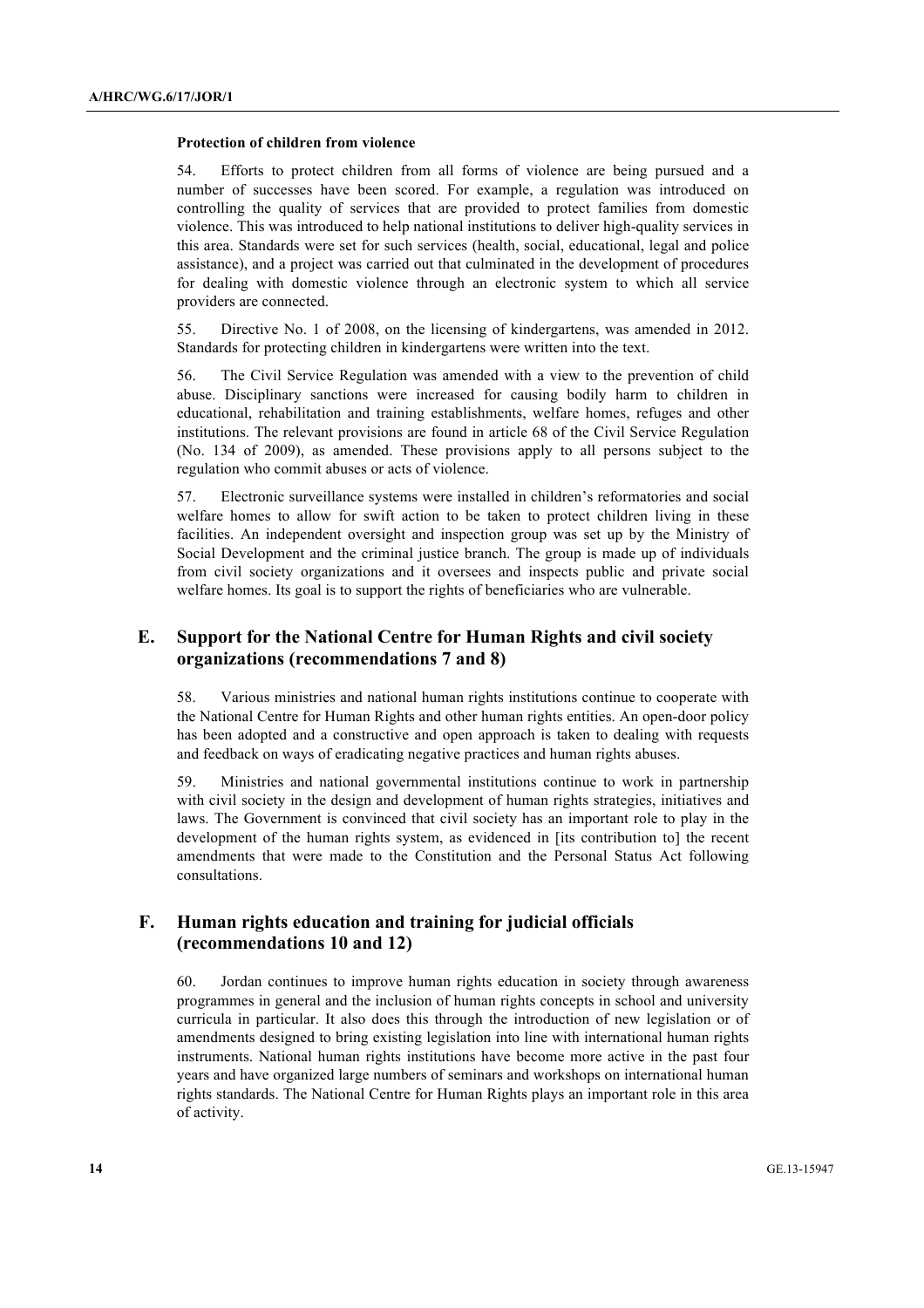61. In order to enhance human rights education, the National Centre for Human Rights, in partnership with the government sector and civil society organizations, drew up the National Plan for Human Rights Education and Promotion, 2013–2016.

62. Judges have been provided with human rights training and human rights is a mandatory subject on the diploma course for students at the Jordanian Judicial Institute. The Ministry of Justice has run training workshops for judges and public prosecutors on various aspects of the promotion of human rights.

63. The Public Security Directorate has adopted a new approach that is based on raising awareness of human rights among police officers and providing them with instruction in human rights concepts.

64. A police code of conduct was drawn up and 35 courses on respect for human rights and combating torture were held for security officers in 2011. Thirty courses were held in 2012.

### **G. Right to education (recommendations 11 and 36)**

65. In order to disseminate human rights education and include it in educational curricula, a review of the general framework for the design and evaluation curricula was undertaken under a programme to develop education for a knowledge-based economy. Human rights principles and values were included as reference parameters in the document, together with a human rights matrix endorsed by the Ministry of Education. The focus is on educational equity and equality of opportunity for students. In 2012, the general framework documents and the general and specific outputs for all subjects were revised. Human rights principles and values were included in the curricula for social studies and Islamic education, among others.

66. The State has an outstanding record among nations for delivering educational opportunities to all. These opportunities provide a solid basis for the gradual channelling of human resources in the direction of a knowledge-based economy. The overall enrolment ratio in primary education was 99 per cent in 2011/12. The level of education spending in Jordan is relatively high, considering the size of the economy. The way that the resources are spent is also relatively efficient. Expenditure on school education has increased, accounting for around 10 per cent of the Government's budget in 2011/12 and 4 per cent of Gross Domestic Product (GDP). More or less all of it goes to primary and secondary education. School textbooks and teacher's manuals are being reviewed and developed based on modified parameters and with due regard being had to other activities in the Educational Plan of Action.

### **H. Rights of persons with disabilities (recommendations 13, 32 and 33)**

#### **National Strategy for Persons with Disabilities**

67. Action has been taken to follow up on the implementation of the National Strategy for Persons with Disabilities (2007–2015). The strategy reflects the vision of His Majesty the King of creating a society in Jordan where persons with disabilities can enjoy a decent and sustainable life that affords them the opportunity to participate actively, on the basis of equity and respect, in the community.

68. The first phase of the strategy was completed at the end of 2009. In order to meet the first phase evaluation requirement set out in the strategy document and to complete a thorough review in preparation for the design of programmes and plans of action for the second phase (2010 to 2015), the Supreme Council for Persons with Disabilities undertook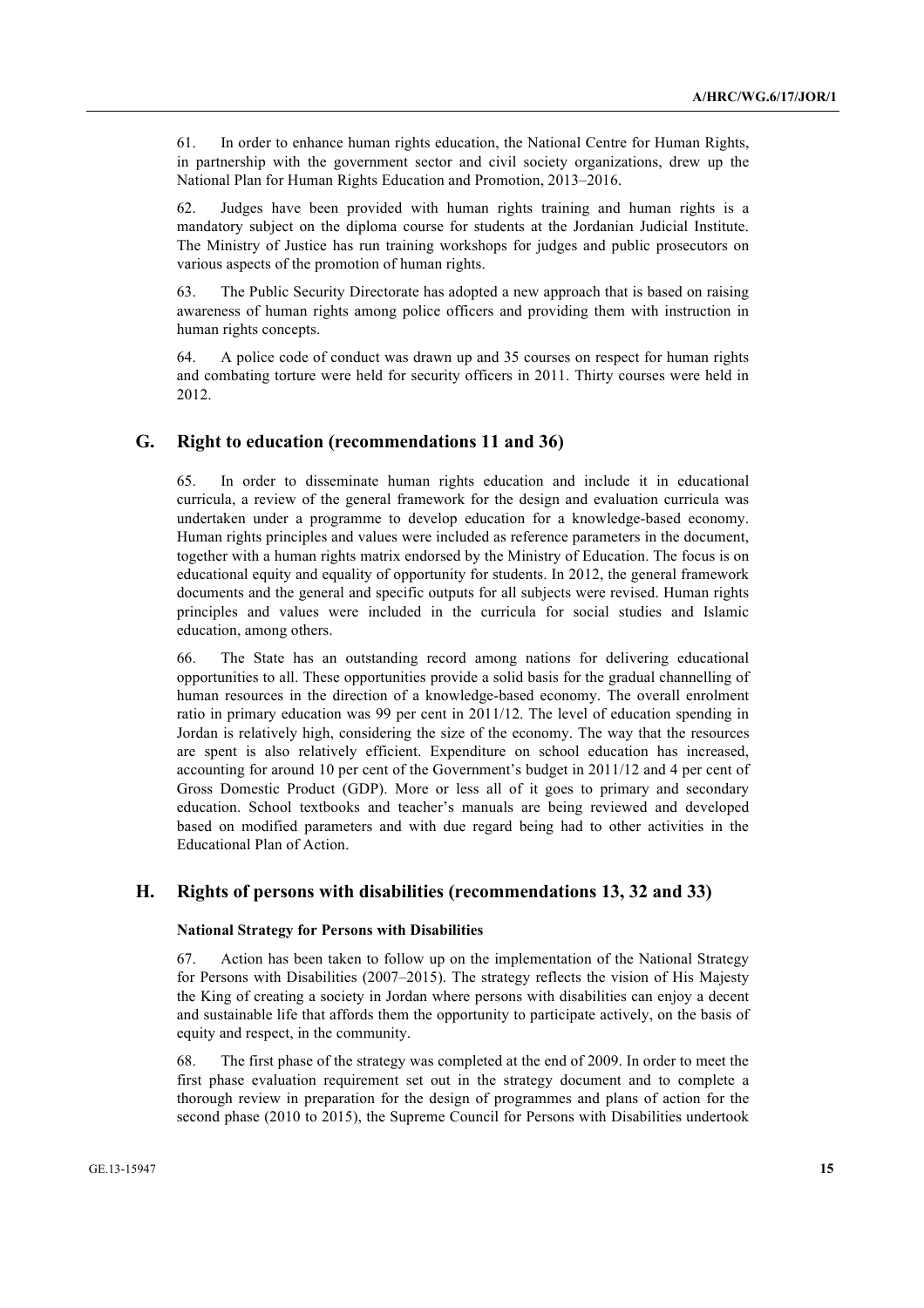a comprehensive review of the achievements scored and presented its findings at the first National Conference on the National Strategy for Persons with Disabilities (2007–2015), which was held in November 2009. The Council for Persons with Disabilities organized a second national conference, which was held on 30 and 31 May 2011, to devise a system for monitoring and evaluating the second phase of the National Strategy for Persons with Disabilities.

#### **Efforts to raise the living standards of persons with disabilities**

69. Various steps have been taken to raise the living standards of persons with disabilities and to support their right to an independent livelihood, to social inclusion and to self-reliance. Model complexes were built for those who wish to live independently and they were staffed by supervisors whose job it is to ensure the general safety of the residents who live on their own.

70. Support services are provided in homes that allow persons with disabilities to live in their own community. Services that enable persons with mental disabilities to exercise their right to education and rehabilitation are provided by Ministry of Social Development centres, private centres and associations. The number of cases handled each year is between 2,000 and 2,500.

71. Early diagnosis services for disabilities have been improved, with the cooperation of the Ministry of Health, and information rights have been assured to support the realization of the right to health. An information plan has been drawn up to provide news on disability issues and steps have been taken to promote the enjoyment of rights relating to education, inclusion, work, vocational training and accessibility.

## **I. Late submission of periodic reports and cooperation with the Office of the United Nations High Commissioner for Human Rights (recommendation 14)**

72. Jordan has pursued its cooperation and constructive dialogue with the treaty bodies and the special procedures. The Government submitted the State's third periodic report to the Committee on the Elimination of Racial Discrimination in March 2012, its fifth periodic report to the Committee on the Elimination of Discrimination against Women in early 2010 (the report was considered in February 2012) and its fourth periodic report to the Human Rights Committee, which monitors the International Covenant on Civil and Political Rights, in October 2010. It submitted the combined second, third and fourth periodic reports to the Committee against Torture in April 2010 and two initial reports in connection with the two optional protocols to the Convention on the Rights of the Child in 2011. It also submitted the combined fourth and fifth periodic reports on the Convention on the Rights of the Child, together with the State's initial report to the Committee on the Rights of Persons with Disabilities, in October 2012.

73. The Hashemite Kingdom of Jordan strongly supported the idea of establishing the Human Rights Council. It contributed actively to the negotiations on its establishment and, as a member for two successive sessions, it participated fully in the Council's discussions and decisions on the promotion of human rights across the world. Jordan has pursued its cooperation with the Office of the United Nations High Commissioner for Human Rights, an arrangement that was crowned by the visit that the High Commissioner, Ms. Navi Pillay, paid to Jordan in October 2011.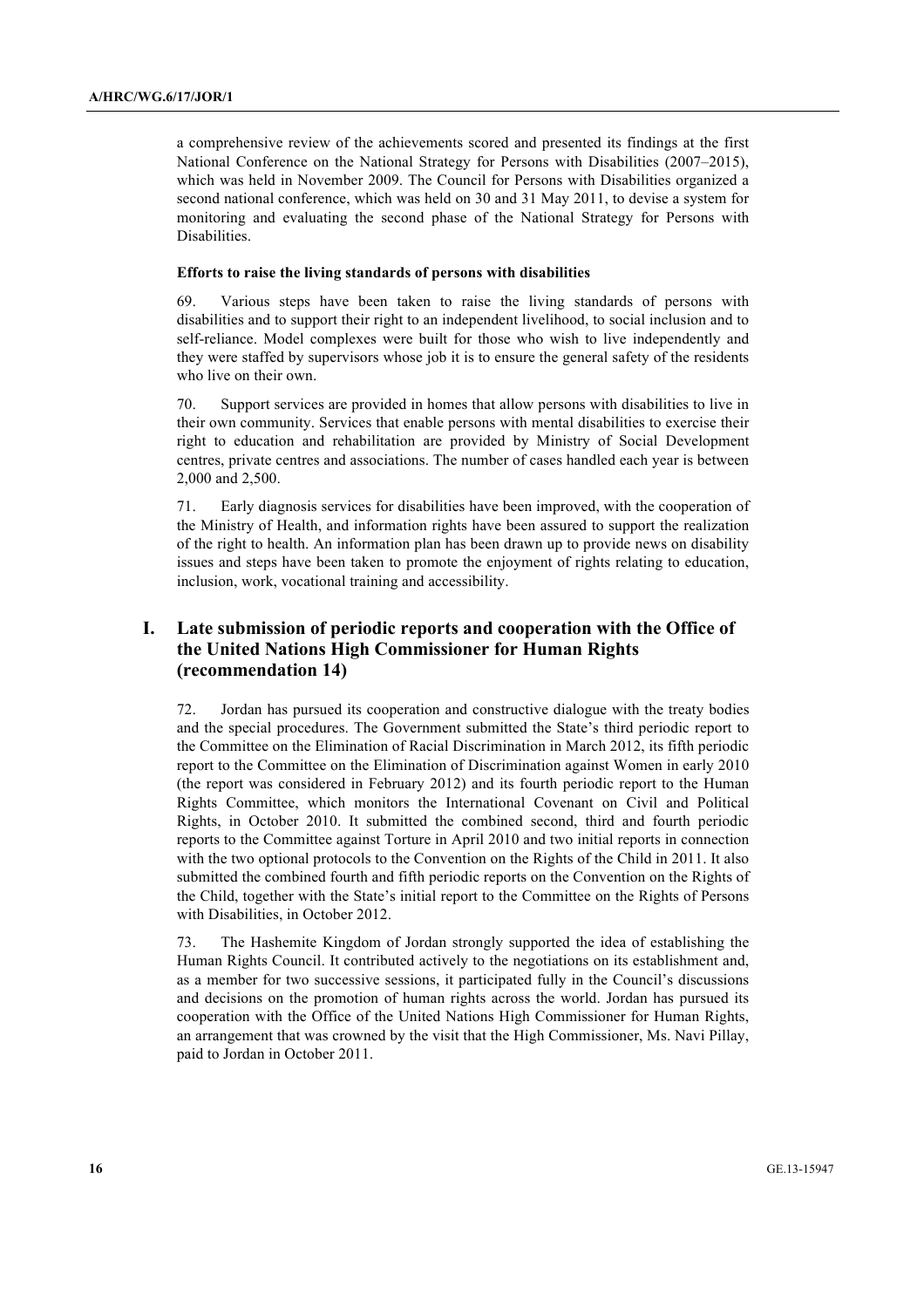### **J. Cooperation between the Complaints and Human Rights Office and the National Centre for Human Rights (recommendation 20)**

74. In the framework of their constructive and ongoing cooperation, the Public Security Directorate and the National Centre for Human Rights signed a memorandum of understanding that allows for the Centre to send officials to reform and rehabilitation centres and detention facilities in order to conduct joint inspections and thus help to prevent human rights abuses. The total number of visits that officials from the National Centre for Human Rights paid to reform and rehabilitation centres over the period 2009–2011 was as follows: 2009: approximately 48 visits; 2010: approximately 41 visits; and 2011: approximately 99 visits.

### **K. Response to requests from special rapporteurs (recommendation 23)**

75. The State is committed to improving its cooperation with the special procedures and to ensuring transparency in its dealings with them. In 2006, it issued not just the special procedures but also international non-governmental organizations and specialized agencies with a standing invitation to visit Jordan. Ms. Rashida Manjoo, the Special Rapporteur on violence against women, its causes and consequences, visited Jordan from 11 to 24 November 2011. The Government of Jordan announced that it would be receiving a visit from Mr. Heiner Bielefeldt, the Special Rapporteur on freedom of religion or belief, in September 2013 and provided facilities for several visits undertaken by United Nations committees investigating human rights violations in the Occupied Palestinian Territory and the Syrian Arab Republic.

### **L. Promotion of freedom of opinion and of expression (recommendation 26)**

76. The Jordanian Constitution guarantees the right to freedom of opinion and expression and freedom of the press through a system of laws that safeguard these freedoms but recognize the need to balance the freedoms of different individuals. Individuals cannot be allowed to exercise freedom of expression to the detriment of others or in breach of national security. Article 15 was amended and a provision was added stating that: "The State shall guarantee the freedom of scientific research and freedom of literary, artistic and cultural creativity."

One positive step that has been taken to support the right to freedom of opinion and expression was the inclusion of provisions on printing and publishing in the General Amnesty Act (No. 15 of 2011). Furthermore, the Senate refused to endorse article 23 of the bill on amendment of the Anti-Corruption Act of 2011, which prescribes a penalty of imprisonment or of a fine for defamation, denigration and character assassination, because of the restrictions that the article imposes on the exercise of freedom of expression, specifically via electronic media.

78. The media strategy for 2011–2015 was designed to create a legal, political and administrative environment conducive to the development of the media sector, to protect and strengthen the independence of government and private media and to create a legal, political, social and professional environment that favours media pluralism and the exercise of the right to information.

79. Pursuant to the law by which the Print and Publications Act (No. 16 of 2011) was amended, a special criminal division was established in first instance and appeal courts to hear cases relating to printing and publishing activities. The division of the first instance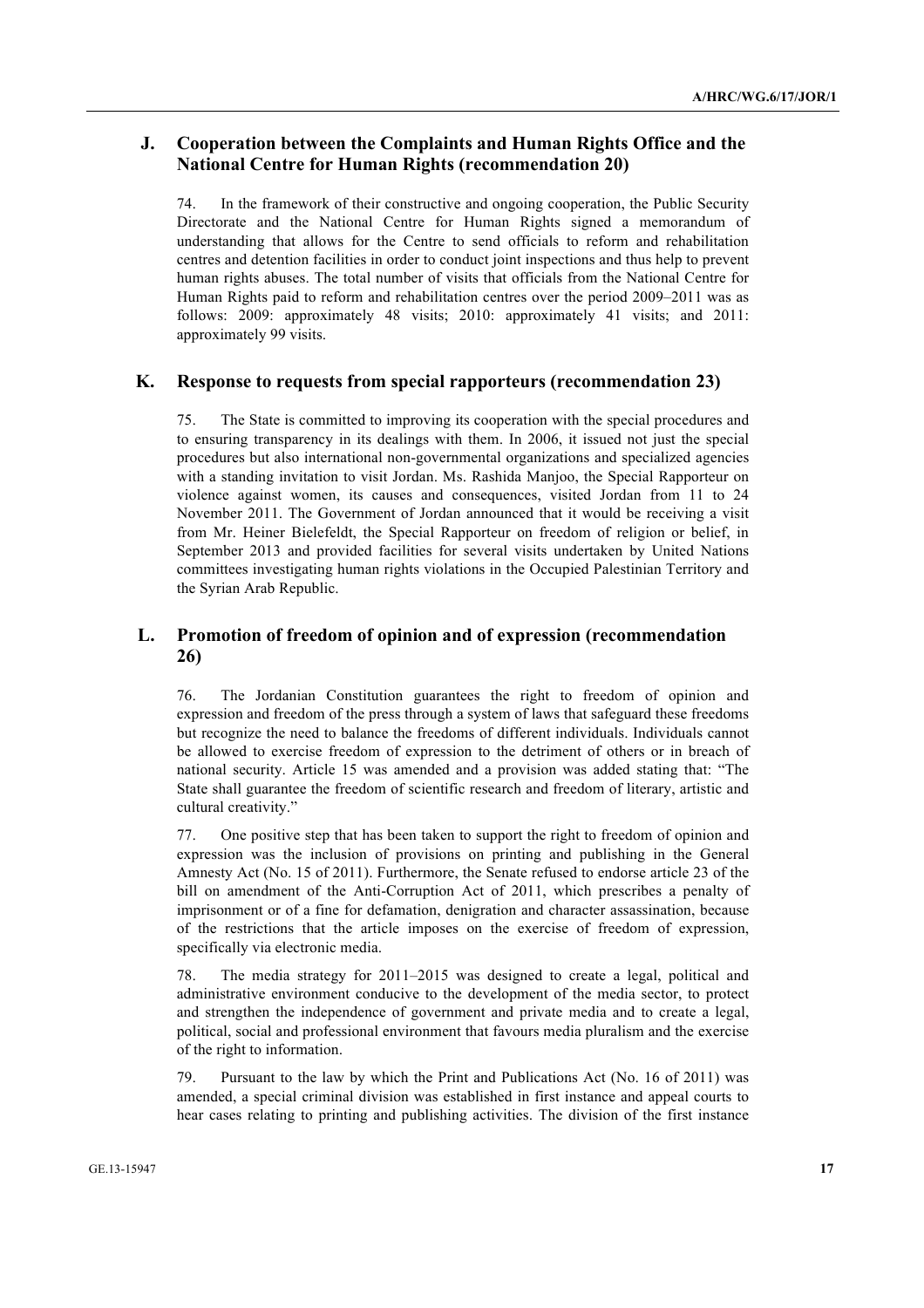court in Amman was granted exclusive jurisdiction to hear offences under the Act that involve breaches of internal and external State security.

80. Under the law amending the Cultural Patronage Act (No. 29 of 2000), the 5 per cent tax on newspapers was abolished.

### **M. Right to work (recommendations 27, 29 and 37)**

#### **Combating ill-treatment of foreign workers**

81. The Ministry of Labour Inspectorate stepped up visits to enterprises throughout the country in order to check that they were operating in compliance with the law and providing working conditions that were conducive to the protection of labour rights. A total of 49,463 visits were paid in 2012, 250 of them after working hours.

#### **Protection of foreign workers' rights**

82. The minimum wage was raised to 190 Jordanian dinars on 1 February 2012.

83. The number of working hours for domestic workers was reduced to just eight per day. Domestic workers who take time off need only inform their employers of where they will spend their leave; they do not need permission to leave the home.

84. Employers are required to open bank accounts for domestic workers and must provide proof that they have done so when they renew a work permit or complete the legal procedures for reassigning a domestic worker to another employer. They must produce a special form showing that the domestic worker has received all her benefits. There is ongoing coordination and cooperation with embassies and work inspectors are assigned to each embassy.

85. In 2012, five recruitment and employment offices were shut down for breaching the Labour Code and related regulations.

86. A unit to combat human trafficking was set up and its main tasks were defined in relation to three key aspects of anti-trafficking activities: prevention, protection and prosecution.

### **N. Achievement of the Millennium Development Goals (recommendation 30)**

87. Over the past 10 years, Jordan has adopted social, economic, educational and environmental policies and strategies which are comprehensive, mutually supportive and consistent with the general framework relating to the Millennium Development Goals. These policies and strategies have been turned into programmes of action for the attainment of specific development targets, namely, the eradication of poverty, providing access to education for all, eliminating all forms of discrimination against women, improving children's and women's health, achieving sustainable environmental development and building effective development partnerships.

88. Indicators are used to measure progress at the national level, based on available data, in achieving the basic purposes of the Millennium Development Goals. Since the adoption of the Millennium Development Goals in 2000, major achievements have been scored at the national level and in terms of meeting the basic overall targets of eradicating poverty and hunger, universalizing basic education, promoting gender equality and improving mothers' and children's health.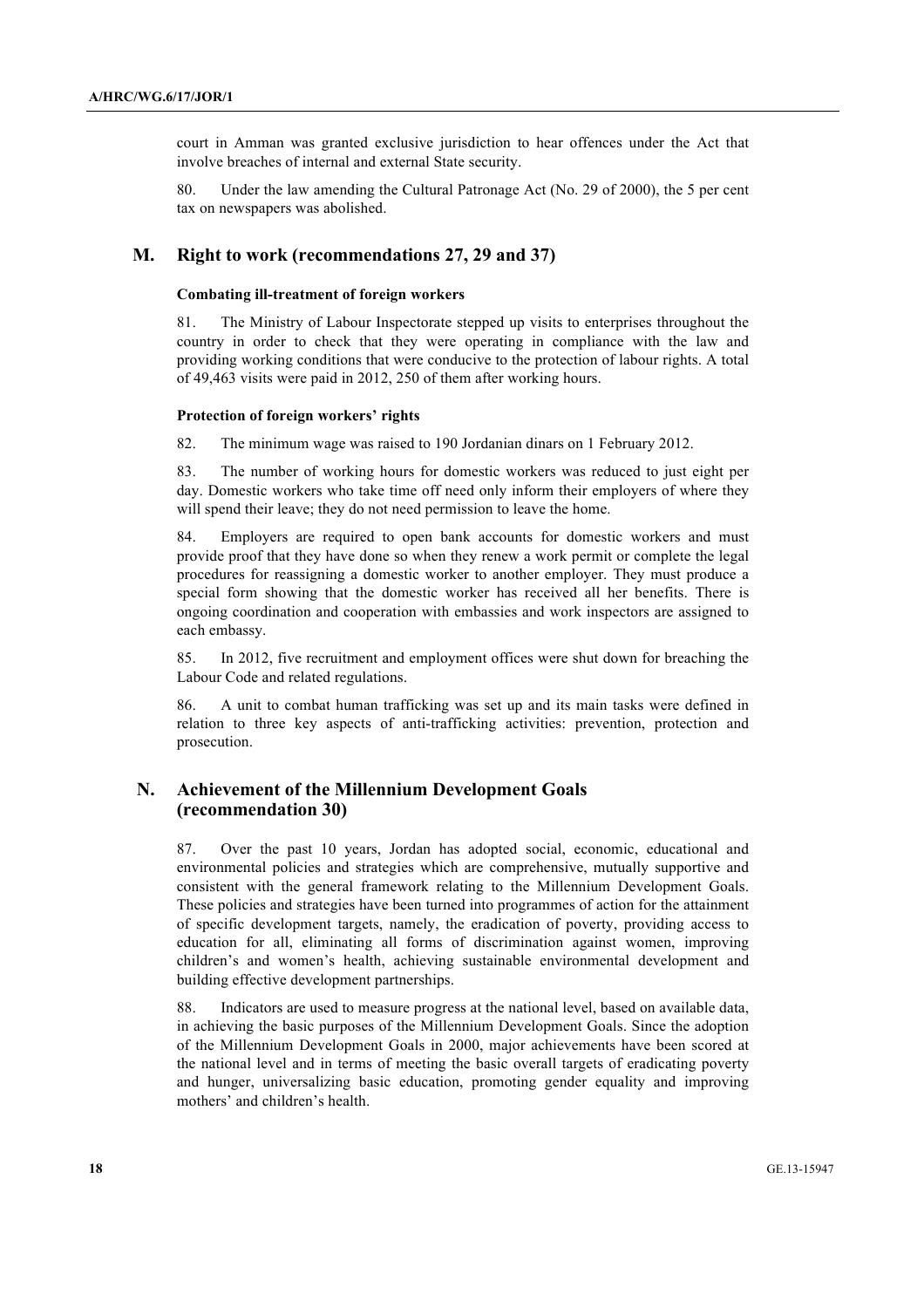89. Recently, Jordan was chosen from among nine countries to participate in the development of a framework, to be elaborated by the United Nations Development Programme (UNDP), for accelerating progress towards the attainment of the Millennium Development Goals.

90. In the light of the successes that Jordan has had in meeting the Millennium Development Goals, the country was selected from among 65 States to prepare a post-2015 millennium agenda. The Secretary-General of the United Nations chose 26 world figures, including Her Majesty Queen Rania Al-Abdullah, to identify new sustainable development goals.

### **O. Right to health (recommendations 31 and 34)**

91. A pioneering policy was established on the delivery of health services at 677 health centres, 435 mother-and-child centres, 377 dental clinics and 31 hospitals. In 2012, these figures look set to increase, with the establishment of a further 10 health centres and 2 hospitals. Improvements have been made to health services to allow for primary, secondary and tertiary health care to be made accessible to all citizens during their lives and for a healthy environment to be created for a healthy society. The health system in Jordan is of the first rank in the region, as measured against international standards and norms. In the light of the challenges facing the health sector, the Ministry of Health implements a succession of five-year strategic health plans to provide equitable access to efficient and high-quality health services that are considered to break new ground in the region.

92. The Ministry of Health supports the World Health Organization and the entities involved in the introduction of a community health development programme that was set up to support local communities in deprived parts of Jordan and to improve the quality of life there at all levels. A "healthy villages" department has been set up and the programmes that it runs address basic development needs in relation to health care, education, self health care, community schooling, village information centres, healthy lifestyles, child-friendly societies and homes, women's development, environmental support and protection, safe motherhood, identification of skills and creative capacities, and microcredit for incomegenerating projects by poor rural families. These programmes have gained the trust of local communities.

93. The Ministry of Health included the Millennium Development Goals in its strategic plan (2008–2012), in addition to a strategic plan for family planning and control of infectious diseases. It is implementing an operational development programme for the national agenda, 2013–2020 (social welfare; "the healthy villages" programme). As for control of infectious diseases (Goal 6 of the Millennium Development Goals), Jordan has eradicated endemic malaria and reduced the incidence of tuberculosis to a figure of 5 cases per 100,000 in 2012.

#### **P. Enhancement of access to water (recommendation 35)**

94. The Government has a strategy for providing water and sanitation services to the public and thus appropriate infrastructure for the protection of human rights in Jordan. The strategy covers a range of areas: water resources development and management; legislation and institutional organization; shared water resources; public awareness; health standards; and private sector projects.

95. Work has been done to meet a number of strategic goals: developing and finding new water sources; improving the efficiency of water-supply and water-distribution systems; expanding sanitation services; moving forward with decentralization and fostering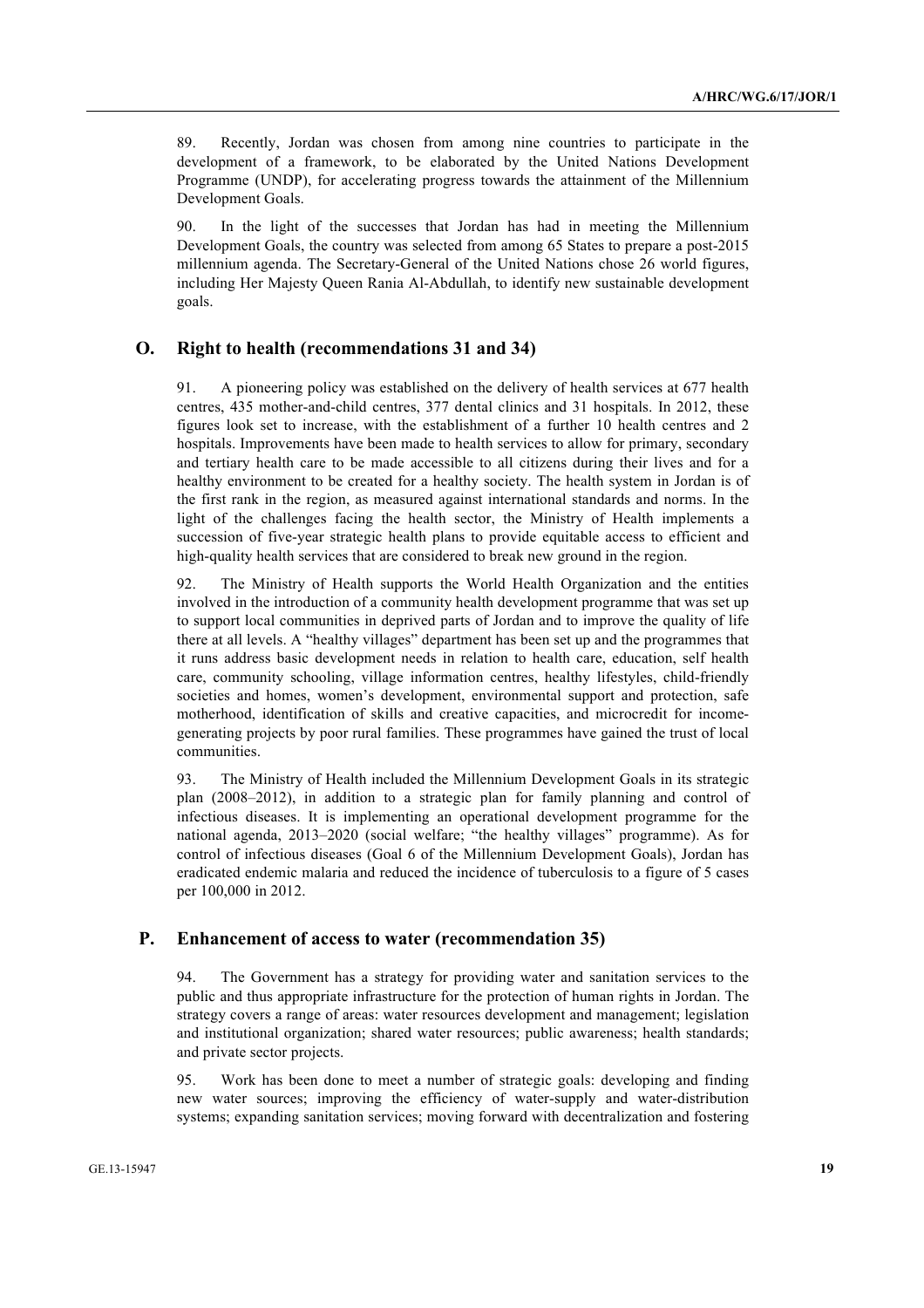wider participation by the private sector; improving the financial efficiency and effectiveness of water energy use; and dealing with climate change.

### **Q. State's role in peacekeeping operations, including the provision of medical services (recommendation 38)**

96. The Jordanian Armed Forces have made a positive contribution to international peacekeeping efforts, consistent with the national and humanitarian values espoused by the Hashemite Kingdom of Jordan and with the State's commitment to human rights. The focus of most of these humanitarian operations is on promoting human rights, helping Governments to conduct democratic elections and to establish representative assemblies and supporting the rule of law and the freedom of nations. Since 2009, Jordan has participated in various United Nations operations, including peacekeeping, peacemaking, and peacebuilding operations. Jordan now has peacekeepers in Haiti, Côte d'Ivoire, Afghanistan and the Democratic Republic of the Congo, and it has field hospitals in the Democratic Republic of the Congo, Liberia, Gaza, Ramallah and Jenin.

97. Jordanian forces contribute to peacekeeping and peacemaking operations and protect children and women in conflict zones. They also help to: build and open up roads in the event of natural disasters; repair schools; build democracy by ensuring that good governance principles are applied in elections; provide health care, particularly for children and women, at hospitals run by the Armed Forces; train civilian police to deal humanely with individuals in the States concerned; and provide international organizations and governmental and non-governmental organizations in areas under the responsibility of the Armed Forces with aid such as food and medicines.

# **V. Developments since the previous review**

### **A. Political reform**

98. As His Majesty King Abdullah II Bin Al Hussein has stated on many occasions, the "Arab Spring" has provided Jordan with an opportunity to speed up the overall reform process under way, in particular the political reforms initiated based on the leadership's absolute faith in the importance of developing a Jordanian model that fosters equality of opportunity for all, protects civil freedoms and political rights, supports the separation of powers and encourages political participation.

99. A national dialogue committee was formed in 2011 with 52 distinguished Jordanian nationals participating as members. The members are recognized experts in law-making, public service work and State administration and the committee designs general frameworks for conducting a political dialogue that supports results-based approaches, stabilization and human rights. The goal is to develop by consensus a law on democratic elections, an electoral law that will bring about a qualitative shift in parliamentary work, and a law on political parties that will enrich the forms of political and party pluralism that already exist.

100. In April 2011, a committee of experts in law-making and in constitutional and political affairs was set up to make amendments to the Constitution that would support the democratic process. Article 42 of the Constitution was amended as part of that effort. The amendments include the following:

• The Government may ask the House of Representatives for a vote of confidence and the House of Representatives may withdraw its confidence from the Government or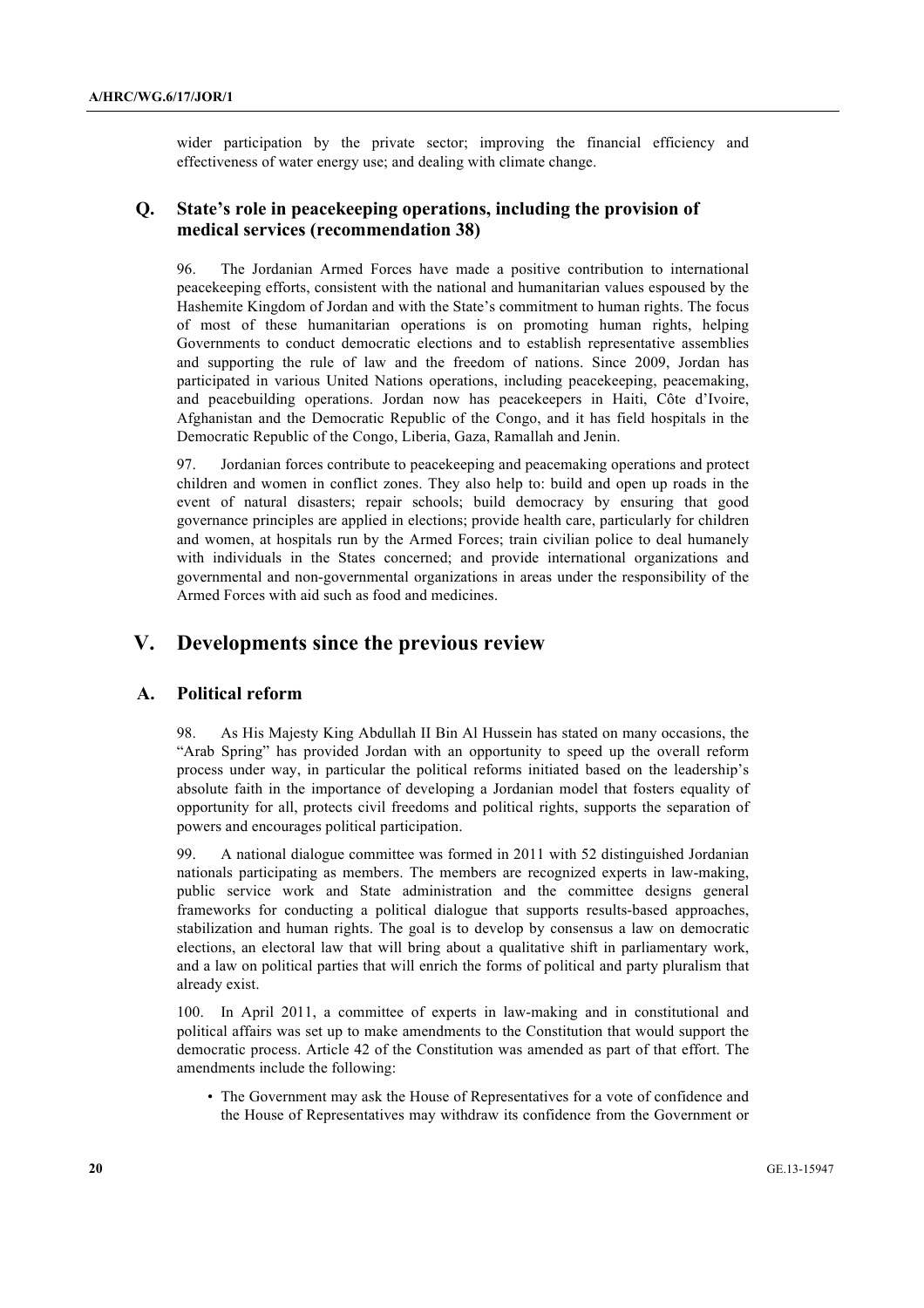from any Government minister. Under the amendments, the same rules apply in both cases; a House majority (half the number of votes plus one) must be secured to carry the vote;

- With the amendments, elections for the House of Representatives must now be held within four months of the date of dissolution of parliament and ordinary sessions now last six months;
- Challenges to a representative's membership must be heard by the regular courts; in the past, they were heard by the House of Representatives. If the House of Representatives is dissolved for a particular reason, the same reason may not be used to dissolve the new House;
- Under the constitutional amendments, the Government may only enact temporary laws in specific circumstances such as disasters, war, the declaration of a state of emergency and situations that call for urgent expenditure.

101. Following national debates, a number of laws on political activities were adopted that help to boost the democratic process. The main laws concerned are the Election Act, the Political Parties Act, the Public Assemblies Act, the Constitutional Court Act and the Independent Election Commission Act.

#### **Election Act**

- Pursuant to the Election Act of 2012, responsibility for overseeing elections was assigned to the Independent Election Commission, as opposed to the Ministry of the Interior. This measure responds to demands from the country's political forces and from the Jordanian public;
- Article 8 (b) of the Act states that 15 seats are to be assigned for women;
- For the first time, a system of proportional representation lists was introduced pursuant to the Act, article 8 (c) of which provides for an allocation of 27 seats. The Act also includes provisions on meeting international standards (art. 38).

### **Political Parties Act**

102. The Political Parties Act of 2012 contains several articles that were amended at the request of political movements and civil society organizations. The main articles of the Act that make a positive addition to the text encourage women to participate in political parties (art. 6 (a)).

103. The Act states that five persons may engage in advocacy work and in the dissemination of ideas on behalf of a political party in the six months prior to completion of the licensing process. Article 8 of the Act states that elections for party leaders must be held regularly and that all party groups must hold regular conferences in order to strengthen internal democracy. Article 19 states that citizens may not be harassed or interrogated on account of their party affiliation.

#### **Public Assemblies Act**

104. In 2011, a crucial amendment was made to the 2004 Public Assemblies Act. The clause stating that prior written authorization from an administrative governor must be obtained for the holding of any public meeting was repealed. Previously, authorization had to be obtained at least 24 hours before the public meeting or demonstration was scheduled to take place. Instead of written authorization from a governor, the new condition calls for advance notice to be given to the governor at least 24 hours ahead of time. The names, addresses and details of the organizers must be provided with the notification, together with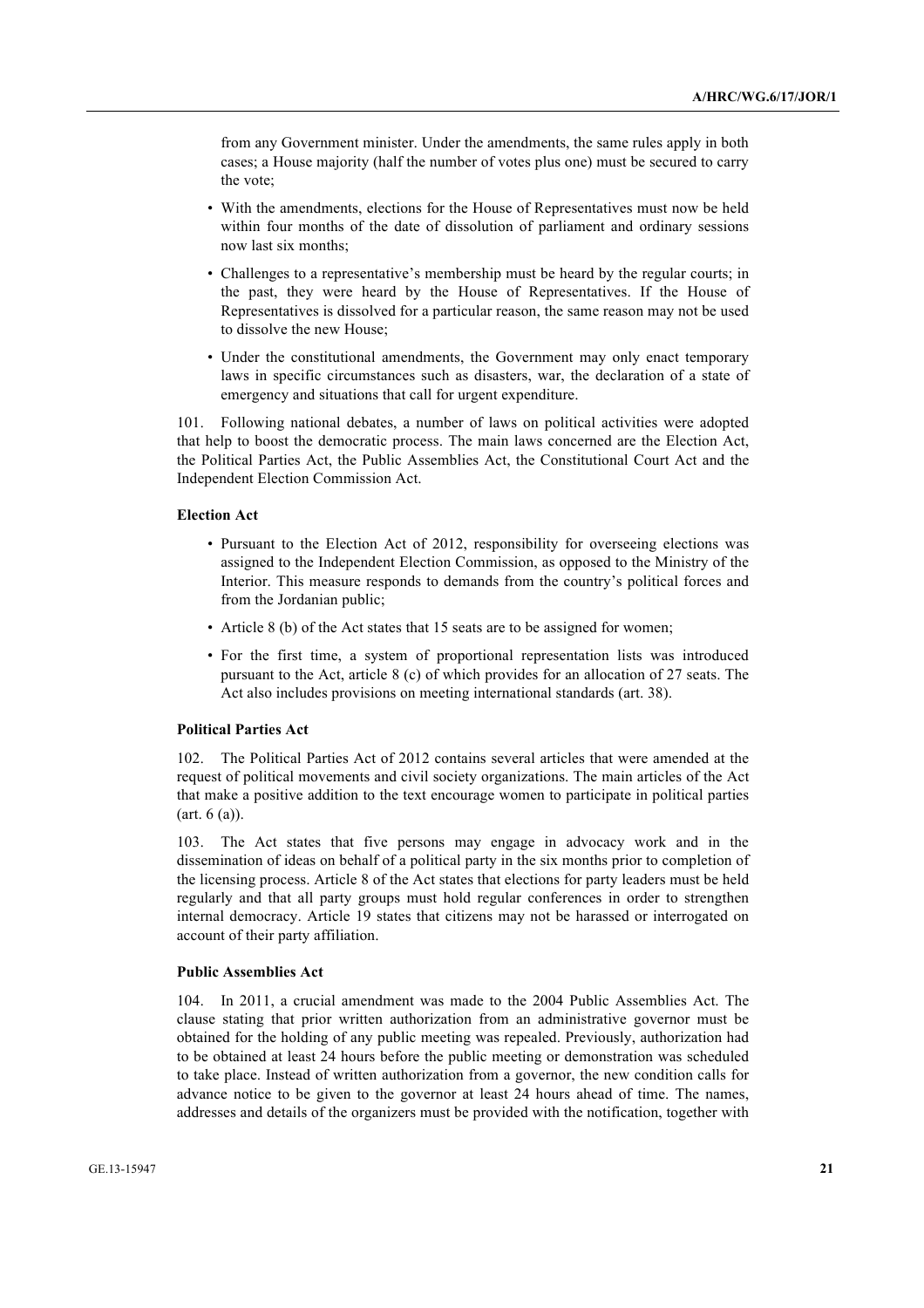information about the purpose, place and time of the meeting or demonstration. This will allow the authorities to provide security and other facilities for the event.

#### **Constitutional Court Act**

105. Further to the amendments made to the Constitution and pursuant to article 58, the Constitutional Court was established as an independent body with responsibility for verifying the constitutionality of laws and regulations. The Court safeguards the legal order and upholds the rule of law through the judgements that it delivers on constitutional matters and through its enforcement of the Constitution. It makes the Constitution a living document and its work informs the way that political forces carry out their activities.

#### **Independent Election Commission**

106. The Independent Election Commission in Jordan was founded pursuant to Act No. 11 of 2012. It is an independent body corporate that enjoys financial and administrative independence. Its role is to oversee and manage all stages of parliamentary elections and any other elections designated by the Cabinet.

### **B. Development of the judicial system**

107. The Jordanian Constitution states that the judiciary is independent and that its decisions are made subject to no other authority than the law (art. 97).

108. Constitutional amendments have been introduced to strengthen judicial independence: article 98 of the Constitution was amended to read as follows: 1. Ordinary and sharia court judges shall be appointed and dismissed by royal decree and in accordance with the law; 2. A judicial council shall be lawfully established to deal with all matters that pertain to the ordinary law courts; 3. Having due regard to paragraph 1 of the present article, the judicial council shall have the sole right to appoint ordinary court judges in accordance with the law.

109. The constitutional amendments state that administrative courts must be established at two levels and a system introduced to allow for administrative court decisions to be appealed before an administrative court of appeal (Constitution, art. 100).

110. Article 101 of the Constitution provides: 1. The courts are open to all and there shall be no interference in their affairs; 2. Civilians may only be tried in a criminal case if all the judges hearing the case are civilians, except where the offence is linked to high treason, espionage, terrorism, drugs or money-laundering.

111. Recent constitutional amendments provided for the establishment of the Constitutional Court, whose role is to interpret the Constitution and to verify the constitutionality of the laws and regulations in force. Provision was made for the establishment of the Judicial Council to deal with all matters pertaining to judges in the ordinary law courts and to make sure that appointments of these judges are decided by the Judicial Council alone. These judges have competence for hearing challenges to membership of the House of Representatives; in the past, these matters were dealt with by the House of Representatives. Further to the amendments, ministers may be tried by the ordinary courts for committing offences in connection with their functions. In the past, they would have been tried by the High Council for Interpretation of the Law.

112. The Cabinet approved the bill by which amendments were made to the Judicial Independence Act of 2013, which was sent before the House of Representatives for the completion of the constitutional stages required for enactment. The bill addresses matters concerning the Judicial Inspectorate and the Judicial Institute of the Judicial Council. It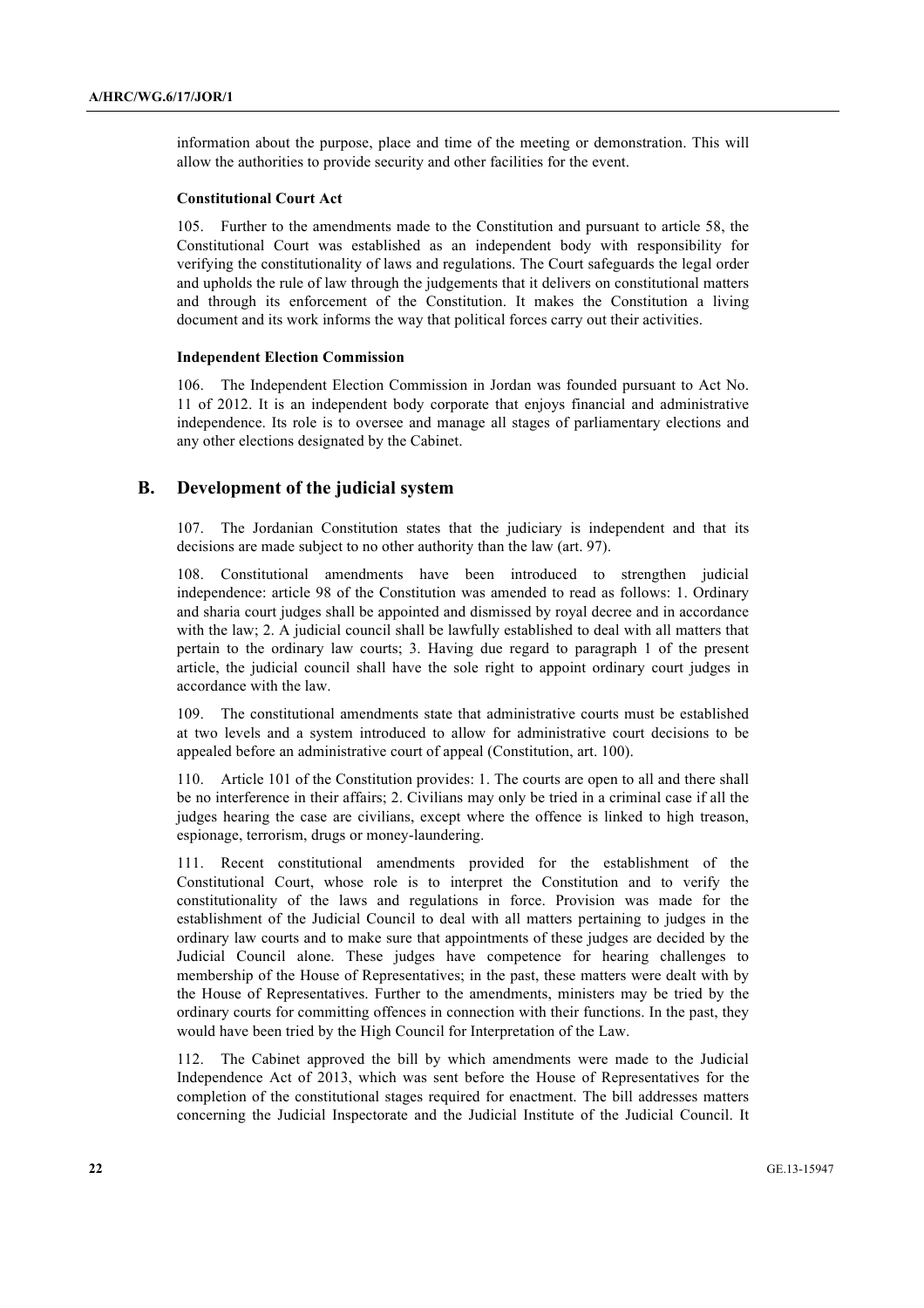states that the Council is responsible for dealing with all matters relating to the judiciary, judicial inspections and the Judicial Institute. The relevant regulations will be amended once the bill has passed into law.

### **C. Right to peaceful protest and to peaceful assembly**

113. The Jordanian Constitution guarantees the right to peaceful protest and peaceful assembly. The changes that accompanied the "Arab Spring" created a new set of circumstances that were unprecedented in the country's political history. Political space expanded to include new forces that were unlike political parties or traditional elites in terms of their continuity and their presence outside the capital. These forces are peaceful and eschew violence.

114. The demands of the movement were heeded from the outset: a national dialogue committee was formed and asked to make recommendations on the House of Representatives Election Act and the Political Parties Act. By royal decree, a committee was set up to amend the Constitution. A number of public office holders who had been charged with corruption were prosecuted.

115. International institutional governance principles are applied. Evidence of good governance is found in the establishment of the Higher National Integrity Committee in 2012. The Committee is made up of a group of specialists and experts and is chaired by the head of the executive. Its job is to review the work of public institutions and to modify policymaking mechanisms with a view to the adoption of broad and detailed plans and the elaboration of concepts, regulations and recommendations on legislation that, once applied, discloses various substantive deficiencies and weaknesses.

116. Thousands of peaceful demonstrations have been held in Jordan, with participants expressing their views honestly, freely and democratically. The security forces demonstrate the utmost professionalism in providing security at these events and the participants make every effort to keep things peaceful and civilized, except in some isolated cases that are dealt with by the legal and judicial systems. This approach is consistent with the country's commitment to meeting the international standards that it has endorsed, to giving citizens the chance to express their views freely and safely in a democratic framework in which all sides accept the views of the others and equity and equality are assured.

### **D. The 2013 parliamentary elections**

117. The new Elections Act was issued in 2012 and elections for the seventeenth House of Representatives to be elected in parliamentary history were held in November 2013. Of the 150 seats in the House, 15 were allocated to women. The main feature of the Act is that it provides for the conduct of polling based on electoral wards and national lists.

118. The voter registration rate tops 70 per cent and the voting rate is close to 57 per cent. These are among the highest rates in the country's history. These rates should be taken as a good sign, if compared with the date on recent elections held in the Arab world. Another striking feature is the increase in participation rates in major urban centres. The participation rate in the Amman and Al-Zarqa' governorates has risen by nearly one third.

119. The importance of the parliamentary elections is also clear from the unprecedented number of people standing as candidates: 80 per cent of political parties took part and 61 per cent of the winners are taking up seats in the House of Representatives for the very first time. This proves that the State is capable of renewing its political elite.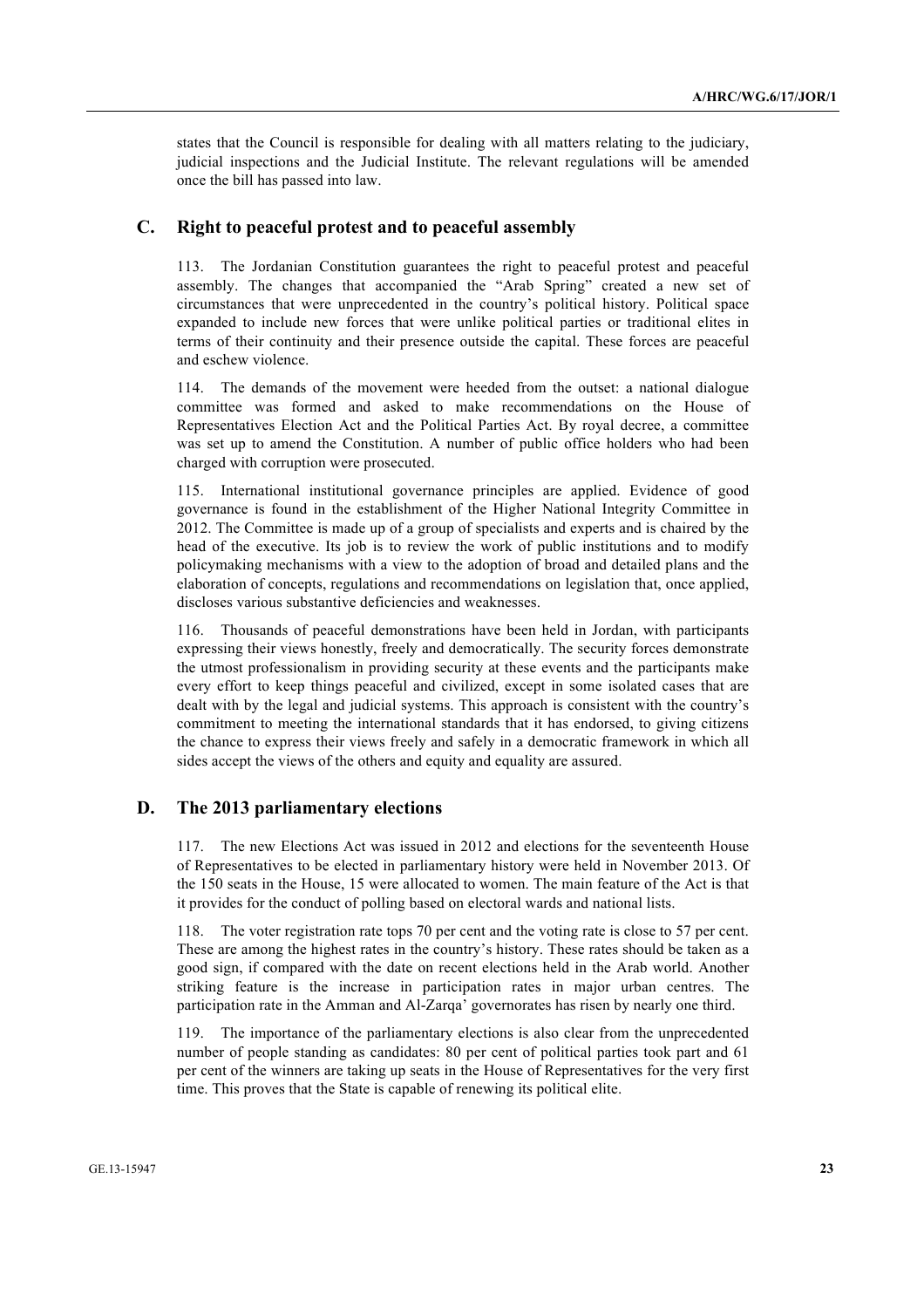120. These elections resulted in the composition of the House becoming more representative of Jordanian society and its various components. The blocks in the House represent all existing political currents, namely, nationalist, Islamic, ethnic-based and leftwing parties, as well as mass movements, and groups of political activists. That 18 women were elected to the House is a source of pride. Three of the women won their seats, one was the head of a national list and two succeeded in competitions held at the ward level. The other 15 gained their seats through the quota system.

121. Reinforcement of parliamentary government begins with the creation of a mechanism for holding prior consultations with the House of Representatives to agree on a mandate for the Prime Minister, who in turn will consult with the House on the composition of his team and on the ministerial statement that lays out the Government's programme. The process ends with the emergence of a parliamentary coalition that is formed along party lines, has a majority of votes and will form the Government. The opposing parliamentary coalition will function as a shadow government in the House.

# **VI. Best practices**

- Promotion of the partnership approach: The dialogue between the Government and its partners on legislation to strengthen human rights and on initiatives to encourage greater participation in political life has been pursued. For example, the Ministry of Political Development has held discussions on the role of women in municipal elections and it has organized dialogues with civil society organizations to raise awareness of the Election Act and of participation in public life;
- Democratic empowerment programmes: In 2012, a democratic empowerment initiative was launched to create a space for enlightened social action, i.e. for the development and implementation of initiatives and programmes to support democratic education and political participation, to draw attention to the ethics of constructive dialogue and to foster a culture of volunteerism and social responsibility;
- International conference entitled "Combating torture and curbing pretrial detention": In June 2013, the Ministry of Justice, with support from the Danish Institute against Torture, which is based in Copenhagen, held an international conference calling for more robust international, regional and national policies to be developed to combat torture and curb the use of pretrial detention;
- Family Reconciliation Home, which protects and offer shelter to women who are victims of domestic violence: In 2013, the Family Reconciliation Home received a United Nations award for its public service work and for its activities to improve the status of women. The Home plays an active role in the promotion of gender equality and the empowerment of women.

# **VII. Challenges**

122. Influxes of refugees in general and of Syrian refugees in particular pose a major challenge for Jordan, because of the considerable pressure that is placed on the State's already limited resources and on infrastructure. The impact of these influxes is evident at all levels, particularly in the areas of health, education, water, housing services, and employment for Jordanian nationals. It is with this in mind that Jordan calls on the international community to bear its legal and moral responsibilities for helping it to meet its obligations as a host country and to find a solution that will allow the refugees to return home under conditions in which their safety and human rights are assured.